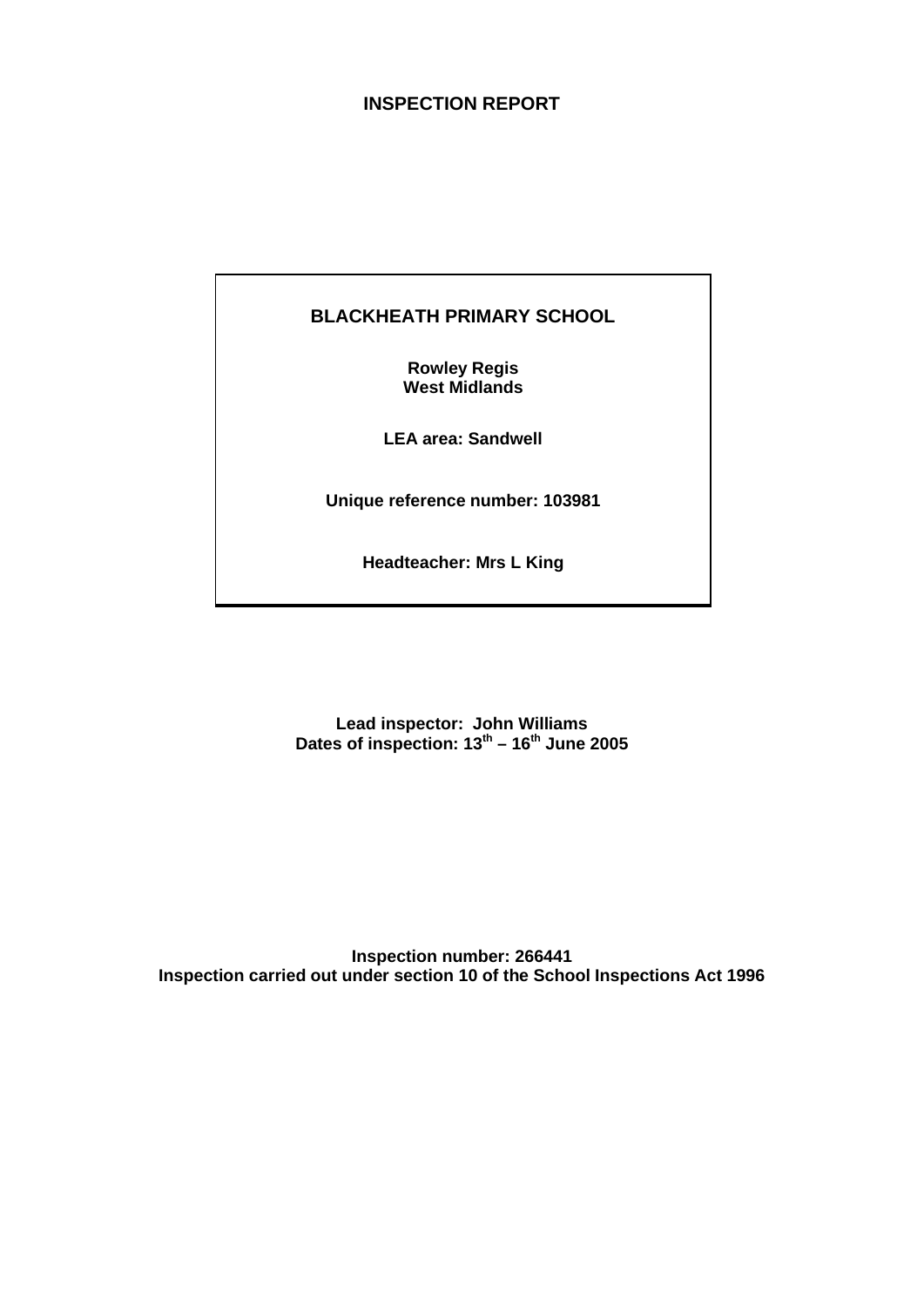## © Crown copyright 2006

This report may be reproduced in whole or in part for non-commercial educational purposes, provided that all extracts quoted are reproduced verbatim without adaptation and on condition that the source and date thereof are stated.

Further copies of this report are obtainable from the school. Under the School Inspections Act 1996, the school must provide a copy of this report and/or its summary free of charge to certain categories of people. A charge not exceeding the full cost of reproduction may be made for any other copies supplied.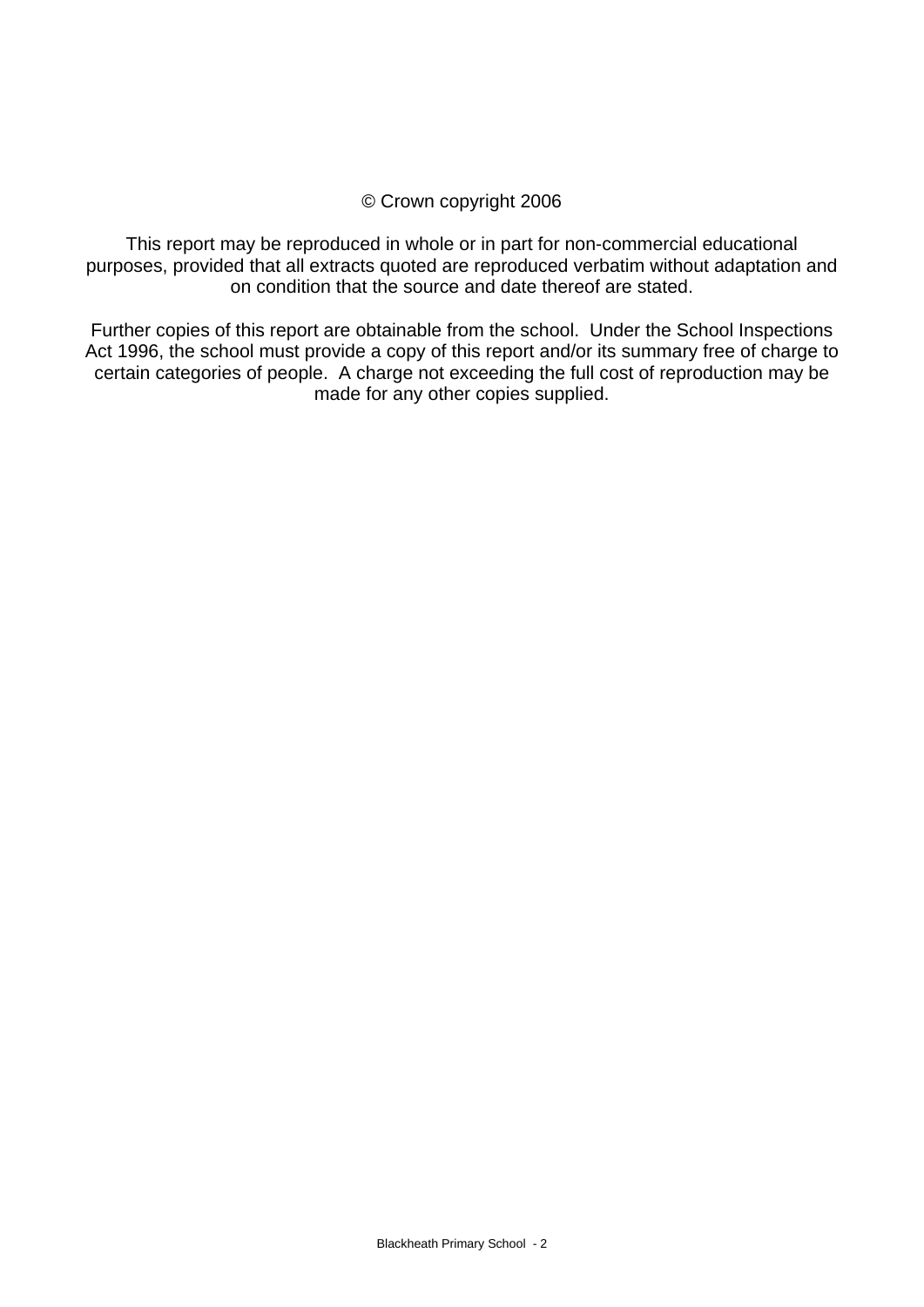## **INFORMATION ABOUT THE SCHOOL**

| Type of school:               | Primary                                      |
|-------------------------------|----------------------------------------------|
| <b>School category:</b>       | <b>Community</b>                             |
| Age range of pupils:          | $3 - 11$                                     |
| <b>Gender of pupils:</b>      | <b>Mixed</b>                                 |
| Number on roll;               | 449                                          |
| <b>School address:</b>        | <b>Britannia Road</b><br><b>Rowley Regis</b> |
|                               | <b>West Midlands</b>                         |
| Postcode:                     | <b>B65 9NF</b>                               |
| Telephone number:             | 0121 559 1033                                |
| Fax number:                   | 0121 559 9559                                |
| <b>Appropriate authority:</b> | <b>Governing body</b>                        |
| Name of chair of governors:   | <b>Mrs J Rushton</b>                         |
| Date of previous inspection:  | 05/07/1999                                   |

## **CHARACTERISTICS OF THE SCHOOL**

The school is located in Sandwell, West Midlands. It serves an area which contains a mixture of local authority and private housing and has pupils aged from 3 to 11. Currently there are 449 pupils on roll which is much larger than most primary schools. This includes 60 children who attend parttime in the nursery. The school has 12 pupils for whom English is an additional language, the majority of whom are not at an early stage of acquiring English. There are 6 asylum seekers in the school. Approximately 27 per cent of the pupils claim free school meals, which is around the national average. Some 27 per cent of pupils are identified as having special educational needs, which is above the national average. These range from speech and communication difficulties, to physical problems. Five pupils (1.2 per cent) have statements of Special Educational Need, which is broadly in line with the national average. Pupils' attainments on entry to the school are well below average, especially in communication, speech development, literacy and social skills. The school moved into new premises in January of this year.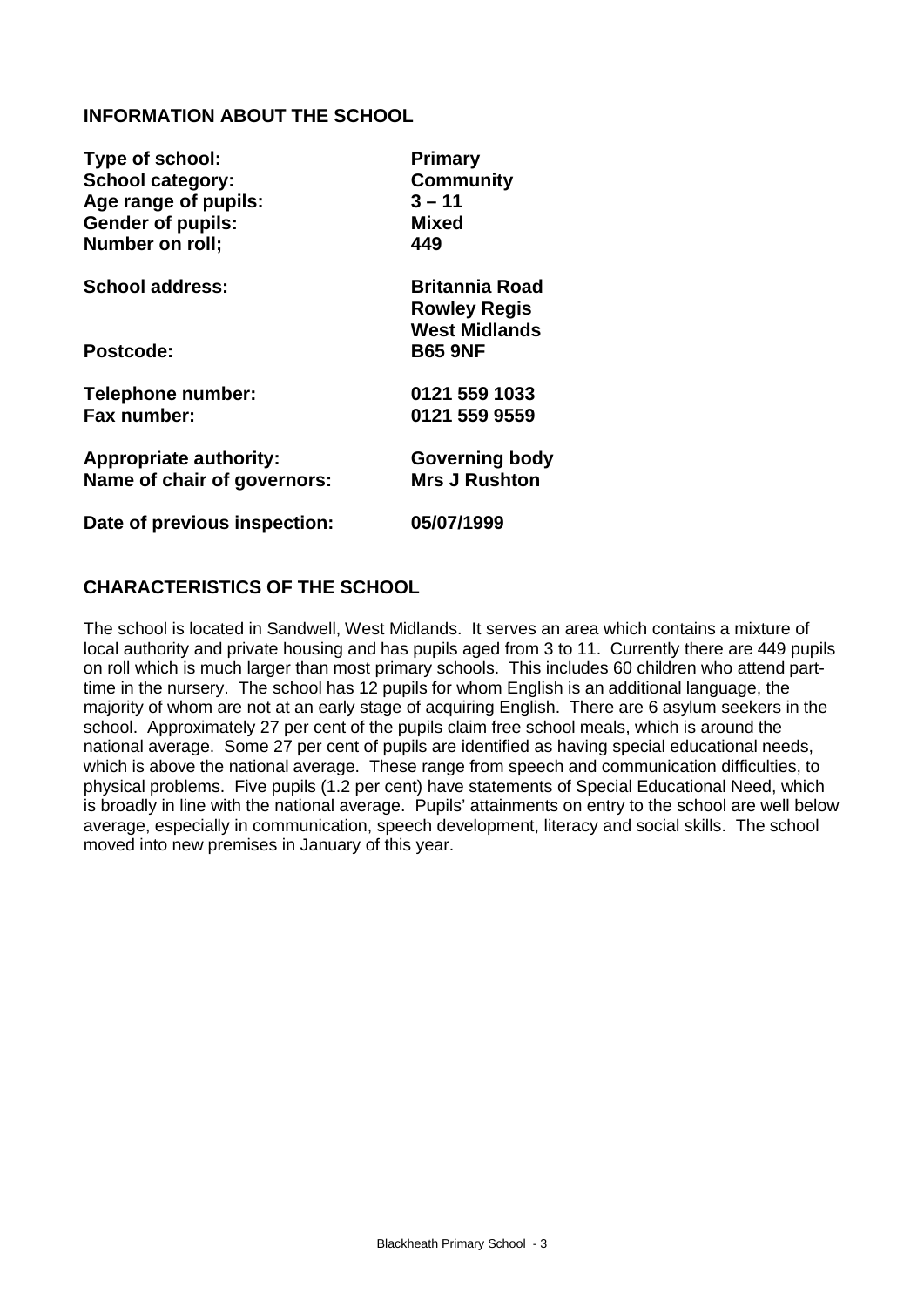## **INFORMATION ABOUT THE INSPECTION TEAM**

|       | Members of the inspection team |                       | <b>Subject responsibilities</b>                                                                               |
|-------|--------------------------------|-----------------------|---------------------------------------------------------------------------------------------------------------|
| 22516 | <b>John Williams</b>           | <b>Lead inspector</b> | Science, art and design, design and<br>technology, physical education                                         |
| 19366 | <b>Bill Walker</b>             | Lay inspector         |                                                                                                               |
| 23196 | <b>Sue Chesters</b>            | <b>Team inspector</b> | <b>Foundation Stage, English as an</b><br>additional language, music, religious<br>education                  |
| 22291 | <b>Keith Saltfleet</b>         | <b>Team inspector</b> | Special educational needs,<br>mathematics, information and<br>communication technology,<br>geography, history |
| 29263 | <b>Florence Clarke</b>         | <b>Team inspector</b> | English, personal, social, health<br>education and citizenship                                                |

**The inspection contractor was:**

## **CHASE RUSSELL LIMITED**

**WINNINGTON HALL WINNINGTON NORTHWICH CHESHIRE CW8 4DU**

Any concerns or complaints about the inspection or the report should be made initially to the contractor. The procedures are set out in the leaflet *'Complaining about Ofsted Inspections'*, which is available from Ofsted Publications Centre (telephone 07002 637833) or Ofsted's website (www.oftsed.gov.uk).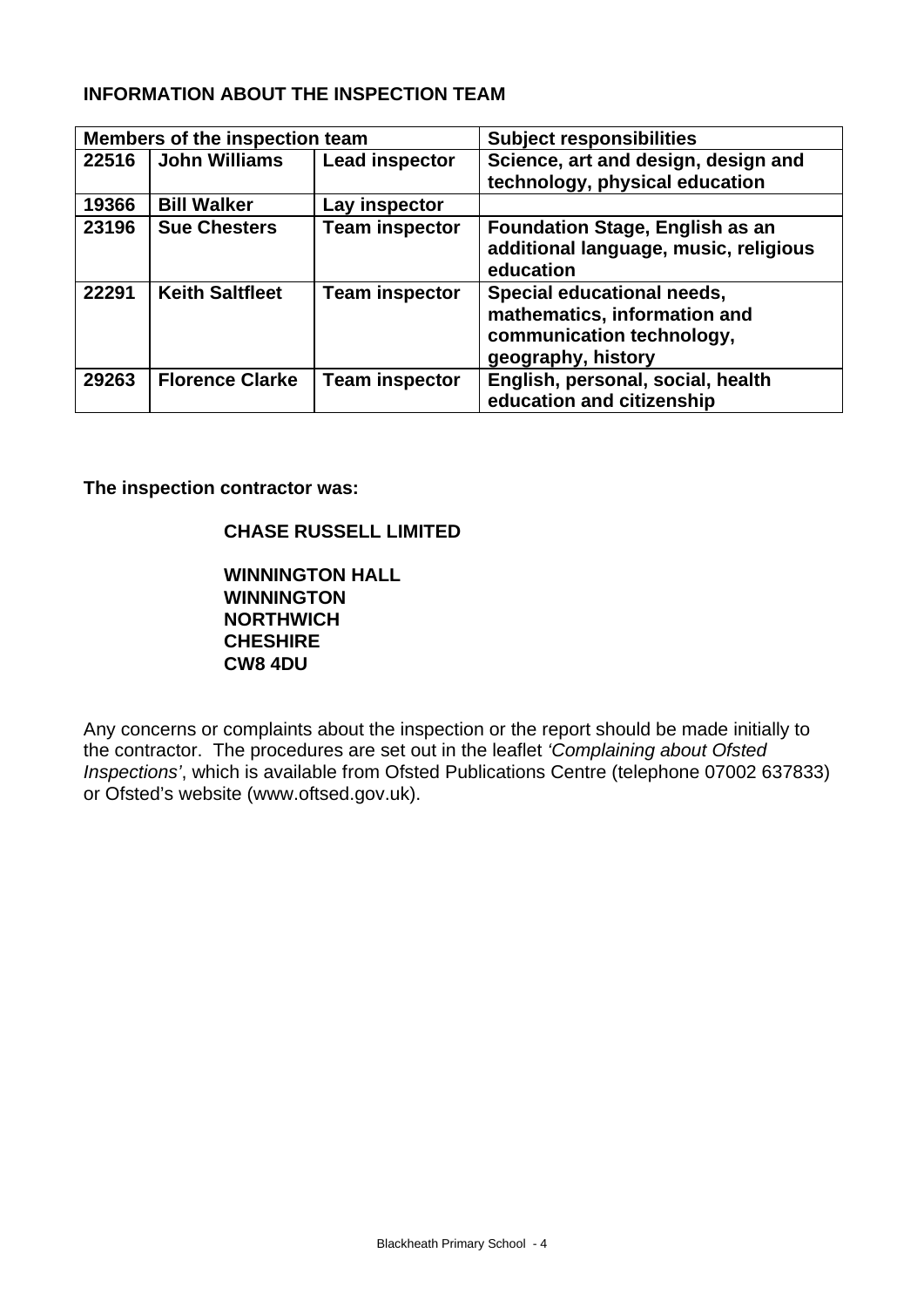## **REPORT CONTENTS**

|                                                                                                                                    | Page |
|------------------------------------------------------------------------------------------------------------------------------------|------|
| <b>PART A: SUMMARY OF THE REPORT</b>                                                                                               | 6    |
| <b>PART B: COMMENTARY ON THE MAIN INSPECTION FINDINGS</b>                                                                          |      |
| <b>STANDARDS ACHIEVED BY PUPILS</b>                                                                                                | 8    |
| Standards achieved in areas of learning, subjects and courses                                                                      |      |
| Pupils' attitudes, values and other personal qualities                                                                             |      |
| <b>QUALITY OF EDUCATION PROVIDED BY THE SCHOOL</b>                                                                                 | 11   |
| Teaching and learning<br>The curriculum<br>Care, guidance and support<br>Partnership with parents, other schools and the community |      |
| <b>LEADERSHIP AND MANAGEMENT</b>                                                                                                   | 15   |
|                                                                                                                                    |      |
| <b>PART C: THE QUALITY OF EDUCATION IN AREAS OF LEARNING AND</b><br><b>SUBJECTS</b>                                                | 17   |
| AREAS OF LEARNING IN THE FOUNDATION STAGE                                                                                          |      |
| <b>SUBJECTS IN KEY STAGES 1 AND 2</b>                                                                                              |      |
| <b>PART D: SUMMARY OF THE MAIN INSPECTION JUDGEMENTS</b>                                                                           | 27   |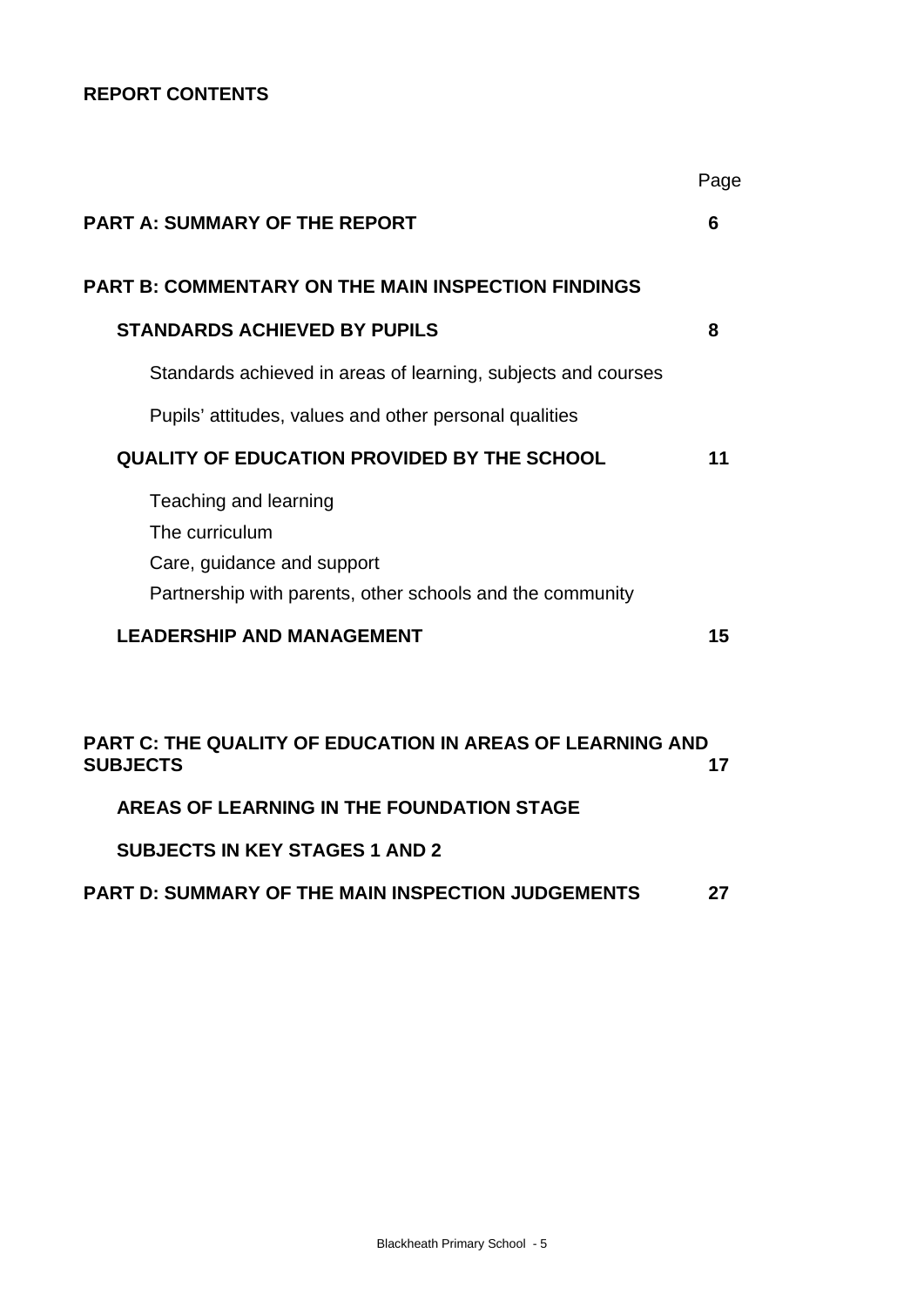# **PART A: SUMMARY OF THE REPORT**

## **OVERALL EVALUATION**

This is a **good, effective** school, which gives **good** value for money. It is well placed for further improvement.

The school's main strengths and weaknesses are:

- Although standards in English, particularly writing, mathematics, science and information and communication technology are below average, pupils achieve well from their low levels on starting school. Standards in religious education exceed the expectations of the locally agreed syllabus.
- Children in the Foundation Stage achieve very well and the pupils in Years 1 to 6 achieve well.
- The leadership, management and governance of the school are good.
- The quality of teaching is good and results in pupils learning well.
- The curriculum, which is currently under review, is good.
- Overall, assessment is satisfactory. It is good in the Foundation Stage and the core subjects but needs to be developed in the non-core subjects.<sup>1</sup>
- The school's partnership with parents needs further development.

The school has made **good** improvement since the last inspection. It has successfully addressed the issues raised then and continues to improve all aspects of its work. It has raised the level of boys' attainment and they now achieve well. Although there is still work to be done, the school does now provide many more opportunities for pupils to use their knowledge from other subjects in their writing. Assessment procedures, although still developing, are now good in some subjects and give useful information to teachers. Reports to parents meet all requirements.

| <b>Results in National</b><br>Curriculum tests at the end |      | similar schools |      |      |
|-----------------------------------------------------------|------|-----------------|------|------|
| of Year 6, compared with:                                 | 2002 | 2003            | 2004 | 2004 |
| English                                                   |      |                 |      |      |
| <b>Mathematics</b>                                        |      |                 |      |      |
| Science                                                   |      | F*              |      |      |

## **STANDARDS ACHIEVED**

 $\overline{a}$ 

*Key: A - well above average; B – above average; C – average; D – below average; E – well below average Similar schools are those whose pupils attained similarly at the end of Year 2.*

Pupils achieve **well**. The table above shows that in the 2004 national tests and tasks for Year 6 pupils, results were below average in English and science and well below average in mathematics. When these results are compared with schools in similar contexts, they are average in English and science and well below average in mathematics. Children start school with a wide range of abilities but overall their skills are well below average. They achieve very well in the nursery and reception classes. By the time that this year's reception children start Year 1, the indications are that the majority will exceed the goals set in all areas of learning except for communication, language and literacy. They achieve well in Years 1 and 2. However, indications are that results in this year's national tests are well below average in reading, writing and mathematics. Inspection evidence supports this but it must be borne in mind that one quarter of the current Year 2 are rightly identified as having special educational needs. Inspection evidence indicates that, for the current Year 6, standards are below average in English, mathematics and science. However, one third of this year group are identified as having special educational needs which impacts negatively on overall standards. It also needs to be noted that some year groups have unavoidably experienced inconsistencies in staffing and there will have inevitably been disruption caused by moving to new

 $1$  Core subjects referred to are English, mathematics, science and information and communication technology. Non-core subjects are art and design, design and technology, geography, history, music, physical education and religious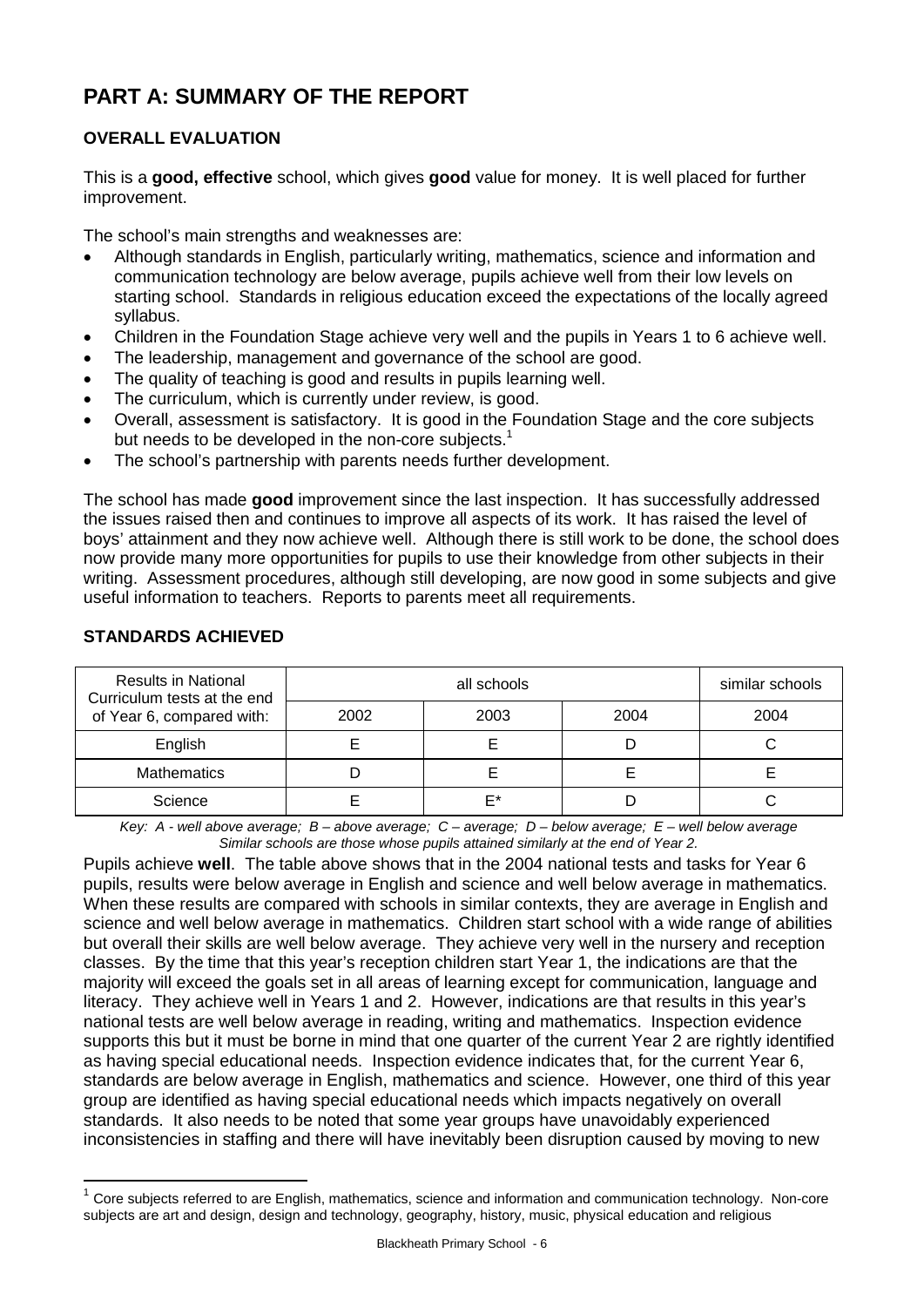premises. Standards are below average in information and communication technology (ICT). This is partly due to the fact that, until the move to the new accommodation, the school did not have adequate facilities to cover the ICT curriculum. Standards in religious education are above those expected. This enhances pupils' personal development.

Pupils' personal qualities, including their spiritual, moral, social, cultural and personal development are **good**. The school has a fully inclusive philosophy which values and respects everyone. Pupils' attitudes to school are **good** and their behaviour is **very good**. Punctuality and attendance are **satisfactory.** 

## **QUALITY OF EDUCATION**

The quality of education provided by the school is **good**.

The quality of teaching, and of learning, is **good**. Assessment systems are **satisfactory** overall. Staff plan well and provide challenging activities which interest and enthuse the pupils. There are good examples of teachers assessing pupils' work very successfully, particularly in the Foundation Stage, and in the core subjects. They use the information that they gather very effectively to track and monitor pupils' achievements.

The curriculum is **good**. It has recently been improved by strengthening the links between subjects. It is enriched well by additional opportunities. Accommodation overall is very good. Resources are satisfactory overall. The school takes good care of all of its pupils and gives them sound support, advice and guidance. Links with parents are **satisfactory** although the provision of homework could be more consistent**.** Links with the community, and with other schools and colleges, are **very good**.

## **LEADERSHIP AND MANAGEMENT**

The leadership, management and governance are **good**.

The leadership and management of the head teacher, her deputy and other key staff are good. The head teacher gives the school determined and effective leadership. She and her able deputy give clear and purposeful guidance to all staff and pupils. All aspects of the school's work are monitored and evaluated and any issues arising from these reviews are resolved. The school's self-evaluation systems are good. Staff are good role models. The governors understand well the strengths of the school and fully support its development. They meet all of their statutory duties and act as good critical friends of the school.

## **PARENTS' AND PUPILS' VIEWS OF THE SCHOOL**

The majority of parents support the school well. They say that their children are happy and learn well. Pupils like their school very much and say that they feel trusted and valued.

## **IMPROVEMENTS NEEDED**

The most important things the school should do to improve are:

- further improve standards in English, particularly writing, mathematics, science and information and communication technology;
- on completing the review of the new curriculum, improve assessment systems as planned;
- seek ways to improve the partnership with parents, so that they are actively involved in their children's learning.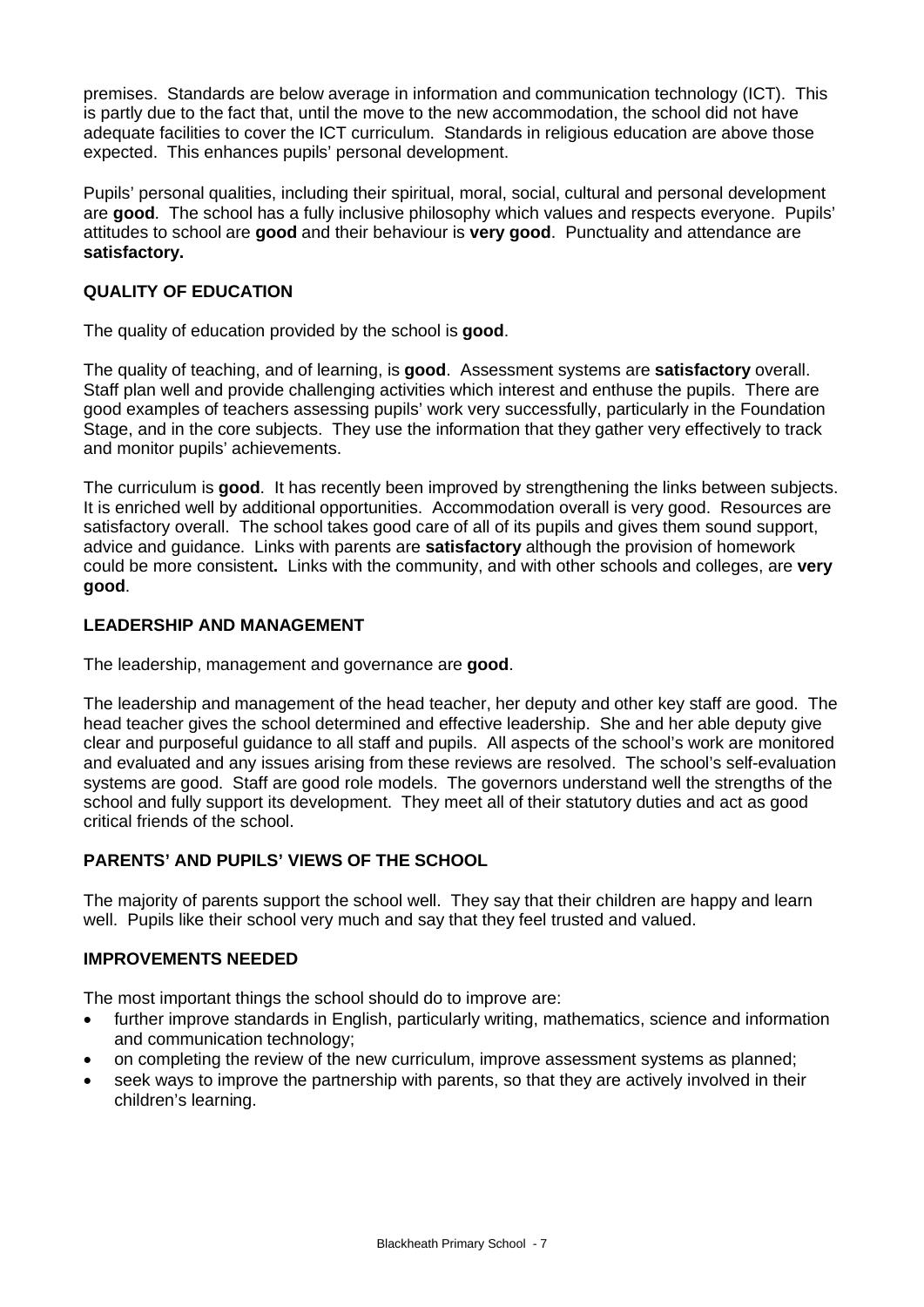# **PART B: COMMENTARY ON THE INSPECTION FINDINGS**

## **STANDARDS ACHIEVED BY PUPILS**

## **Standards achieved in areas of learning, subjects and courses**

Children achieve **very well** in the Foundation Stage and, in Years 1 to 6, pupils achieve **well.**  Overall standards are **below average.** 

#### **Main strengths and weaknesses**

- Children achieve very well in the Foundation Stage.
- Pupils in Years 1 to 6 achieve well.
- Standards are below average in English, mathematics, science and information and communication technology because of the high numbers of pupils with SEN.
- Standards in religious education are above the expectations of the locally agreed syllabus.

#### **Commentary**

 $\overline{a}$ 

1. All children achieve very well in the Foundation Stage. They start school with attainment levels that are well below what is expected for the age group. Their communication, language and literacy skills are particularly low. They make rapid progress in the nursery because of the very good teaching and the interesting and challenging activities that staff give them. They continue to achieve very well in the reception classes. The assessments undertaken at the end of Foundation Stage, for the current reception year, show that the majority of children have achieved very well. They have exceeded the goals set in all areas of learning,<sup>2</sup> except in communication, language and literacy, where they have reached the expected goals.

#### *Standards in national tests at the end of Year 2 – average point scores in 2004*

| Standards in: | School results | National results |
|---------------|----------------|------------------|
| reading       | 15.1(14.3)     | 15.8(15.7)       |
| writing       | 13.9(13.2)     | 14.6 (14.6)      |
| mathematics   | 15.9(15.0)     | 16.2(16.3)       |

*There were 58 pupils in the year group. Figures in brackets are for the previous year* 

- 2. Pupils, including those with special educational needs, achieve well in Years 1 and 2. Those pupils with English as an additional language achieve well alongside their peers. The above table shows that the results in 2004, for the national tests at the end of Year 2, were below average in reading, writing and mathematics. When compared with similar schools, these results are average in reading and writing and above average in mathematics. Indications are that the 2005 results will be slightly lower than this. However, one quarter of the current Year 2 is identified as having special needs and, from a well below average starting point when they began school, they have achieved well.
- 3. In Years 3 to 6, all pupils continue to achieve well. The table on the next page shows that in the national tests in 2004 for Year 6, results were below average in English and science, and well below average in mathematics. When compared with similar schools, these results were average in English and science and well below average in mathematics. The indications are that in the 2005 Year 6 national tests, results will be lower. However, it has to be borne in mind

 $2$  There are six areas of learning in the Foundation Stage; personal, social and emotional development, communication, language and literacy, mathematical development, knowledge and understanding of the world, physical development and creative development. There are average goals set in each of these areas which it is expected children will reach by the time they start Year 1.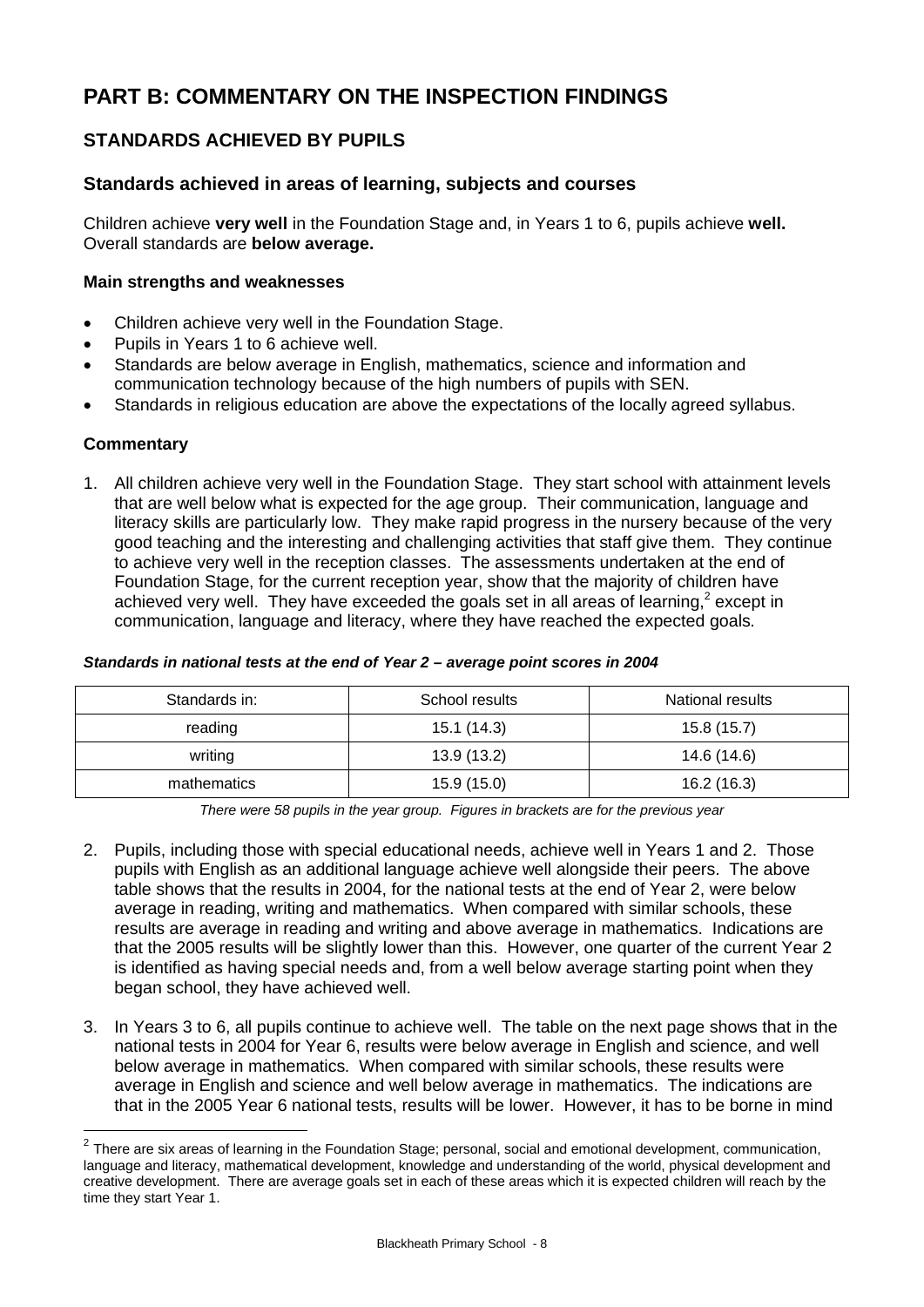that one third of the current Year 6 is identified as having special educational needs. Thus, overall, pupils have achieved well.

| Standards in: | School results | National results |
|---------------|----------------|------------------|
| English       | 26.5(24.4)     | 26.9(26,8)       |
| mathematics   | 25.4 (24.4)    | 27.0 (26.8)      |
| science       | 28.3(25.1)     | 28.6 (28.6)      |

*Standards in national tests at the end of Year 6 – average point scores in 2004*

*There were 59 pupils in the year group. Figures in brackets are for the previous year*

- 4. Overall, standards are below average in English, mathematics and science. Pupils now achieve well throughout the school. However, at times, learning has been inconsistent which has slowed the rate of progress for some pupils. This has been for a variety of reasons. For example:
	- pupils start school with very low level skills in all areas of learning;
	- there are above average numbers of pupils with SEN in each year group;
	- some year groups have unavoidably experienced inconsistencies in staffing;
	- there has been inevitable disruption caused by moving to new premises.

Now that pupils are settled in the new school and the curriculum has been revised and tailored to the needs of the pupils, pupils' achievement in lessons is consistently at least good.

5. Standards are below average in information and communication technology but improving rapidly. This is because, since the move to new accommodation, where there is a very good ICT suite, the school now has all the facilities needed to fulfil the requirements of the ICT curriculum. In its old premises, there was inadequate equipment to teach all strands set out in the National Curriculum for ICT. Religious education has a high focus in school. As a result, pupils achieve very well and standards are above the expectations of the locally agreed syllabus.

## **Pupils' attitudes, values and other personal qualities**

Pupils' attitudes to school are **good** and their behaviour is **very good**. Pupils' personal development, including their spiritual, moral, social and cultural development is **good**. Attendance and punctuality are **satisfactory**.

## **Main strengths and weaknesses**

- Pupils have good attitudes to school which make a positive contribution to their learning.
- Behaviour in and around the school is very good and pupils get on well with each other.
- Pupils' personal development is promoted well, as are all aspects of their spiritual, moral, social and cultural development.
- The school's efforts to improve attendance have been successful.

- 6. Pupils respond well because the good teaching engages their interest. They have positive attitudes to school, responding well to teachers' questions and applying themselves to their work. The school has an ethos in which very good behaviour is the norm. Instances of bullying or harassment are rare, but pupils know they can turn to an adult for help and support if necessary. The school is very successful in promoting personal and social development in the Foundation Stage so pupils enter Year 1 with very well developed skills in this area.
- 7. The school's provision for pupils' spiritual, moral, social and cultural development is good and, as a result, these aspects of pupils' personal development are good. Assemblies and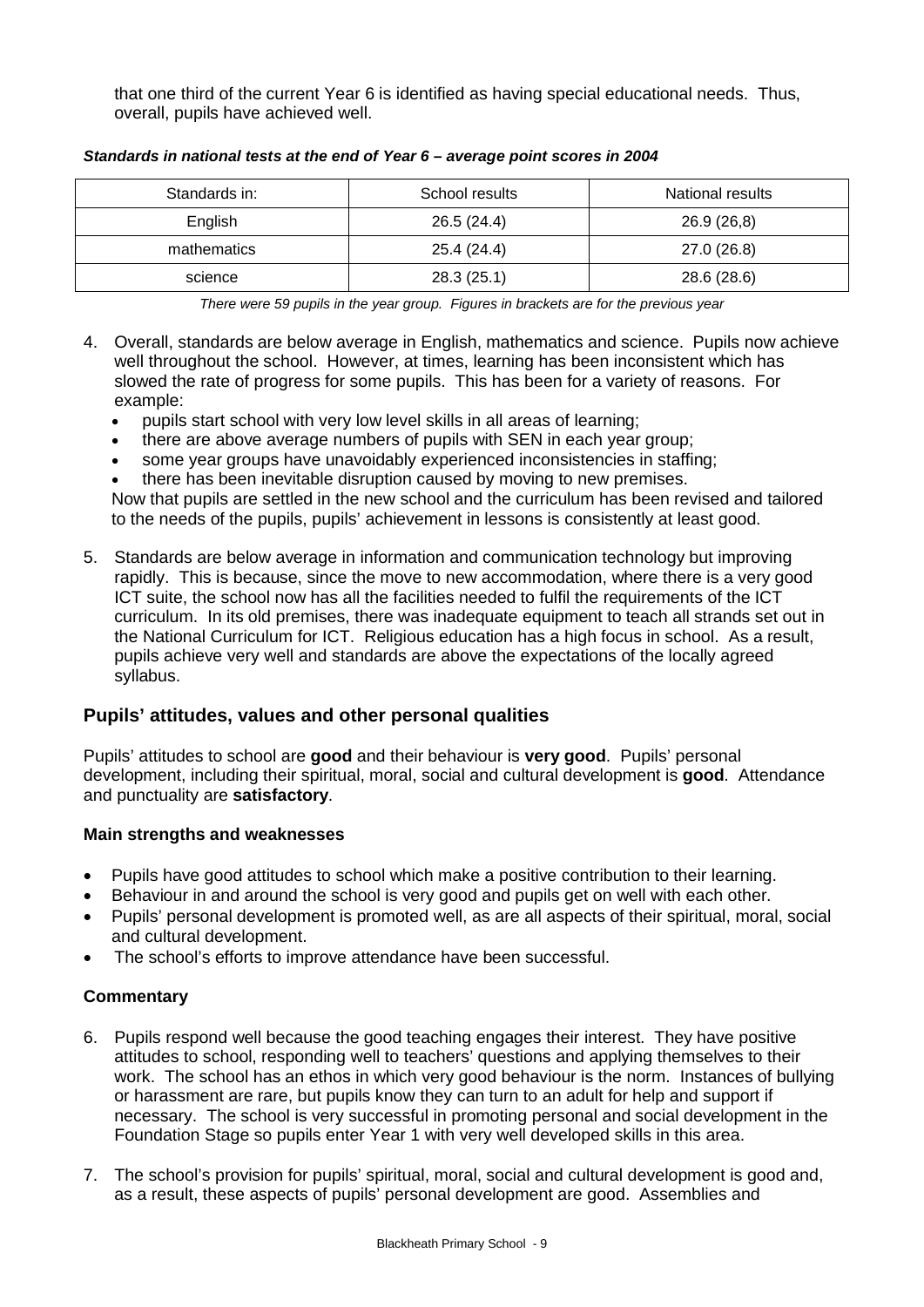opportunities to discuss concerns and feelings in class provide good opportunities for pupils to think about their own feelings, to develop empathy and to share their thoughts about the world around them. Pupils learn about a wide range of world faiths in religious education and develop understanding of and respect for the beliefs of others. The inclusive ethos of the school makes it a place where all pupils are valued and in turn they learn to value themselves and each other.

- 8. Social and moral development is promoted well. Pupils understand the difference between right and wrong and develop a good sense of personal responsibility. Relationships are good throughout the school which helps to create a good learning environment. Pupils are encouraged to work co-operatively in lessons and they get on well with each other and the adults. A practice known as 'response partners' allows pupils to comment on each other's work in a constructive way which encourages collaborative and responsible attitudes to each other and to their work. Pupils are very polite and welcoming to visitors. The school council provides a good opportunity for pupils to learn what it means to be an active citizen and to develop communication skills. It is very much involved in the "School Travel Plan" and in raising money for new books. Pupils appreciate the plight of those less fortunate than themselves and engage enthusiastically in collecting for charities.
- 9. Pupils' understanding of local, national and other cultures is good and race equality is promoted effectively. Pupils benefit from a wide range of educational visits and visitors to the school. The school makes good use of local museums such as the Black Country Museum and the Dudley Museum.

#### **Attendance**

#### *Attendance in the latest complete reporting year (%)*

| Authorised absence |       | Unauthorised absence |     |
|--------------------|-------|----------------------|-----|
| School data:       |       | School data:         |     |
| National data:     | J . 1 | National data:       | 0.4 |

*The table gives the percentage of half days (sessions) missed through absence for the latest complete reporting year.*

10. The school has consistently emphasised the importance of regular and prompt attendance in raising pupils' attainment. Parents have co-operated well, and the rate of attendance has improved in each of the last four years. It is now similar to that for other schools nationally. Most pupils are punctual, enabling teachers to make a prompt start to lessons.

| <b>Categories used in the Annual School Census</b>  |  | No of pupils<br>on roll | Number of<br>fixed period<br>exclusions | <b>Numb</b><br>perma<br>exclus |
|-----------------------------------------------------|--|-------------------------|-----------------------------------------|--------------------------------|
| White - British                                     |  | 304                     | 6                                       |                                |
| Mixed – White and Black Caribbean                   |  | 10                      |                                         | O                              |
| Mixed - White and Asian                             |  | 3                       |                                         | O                              |
| Mixed – any other mixed background                  |  | 3                       | O                                       | O                              |
| Asian or Asian British - Indian                     |  | 4                       |                                         | 0                              |
| Asian or Asian British - Pakistani                  |  | 7                       |                                         | O                              |
| Asian or Asian British - any other Asian background |  | 4                       | 0                                       | O                              |
| Black or Black British - Caribbean                  |  |                         |                                         |                                |
|                                                     |  |                         |                                         |                                |

## *Ethnic background of pupils* **Exclusions in the last school year**

| of pupils<br>on roll | Number of<br>fixed period<br>exclusions | Number of<br>permanent<br>exclusions |
|----------------------|-----------------------------------------|--------------------------------------|
| 304                  | 6                                       |                                      |
| 10                   | ሰ                                       |                                      |
| 3                    | n                                       |                                      |
| 3                    | ი                                       |                                      |
| 4                    | ሰ                                       |                                      |
| 7                    | ∩                                       |                                      |
| 4                    |                                         |                                      |
|                      |                                         |                                      |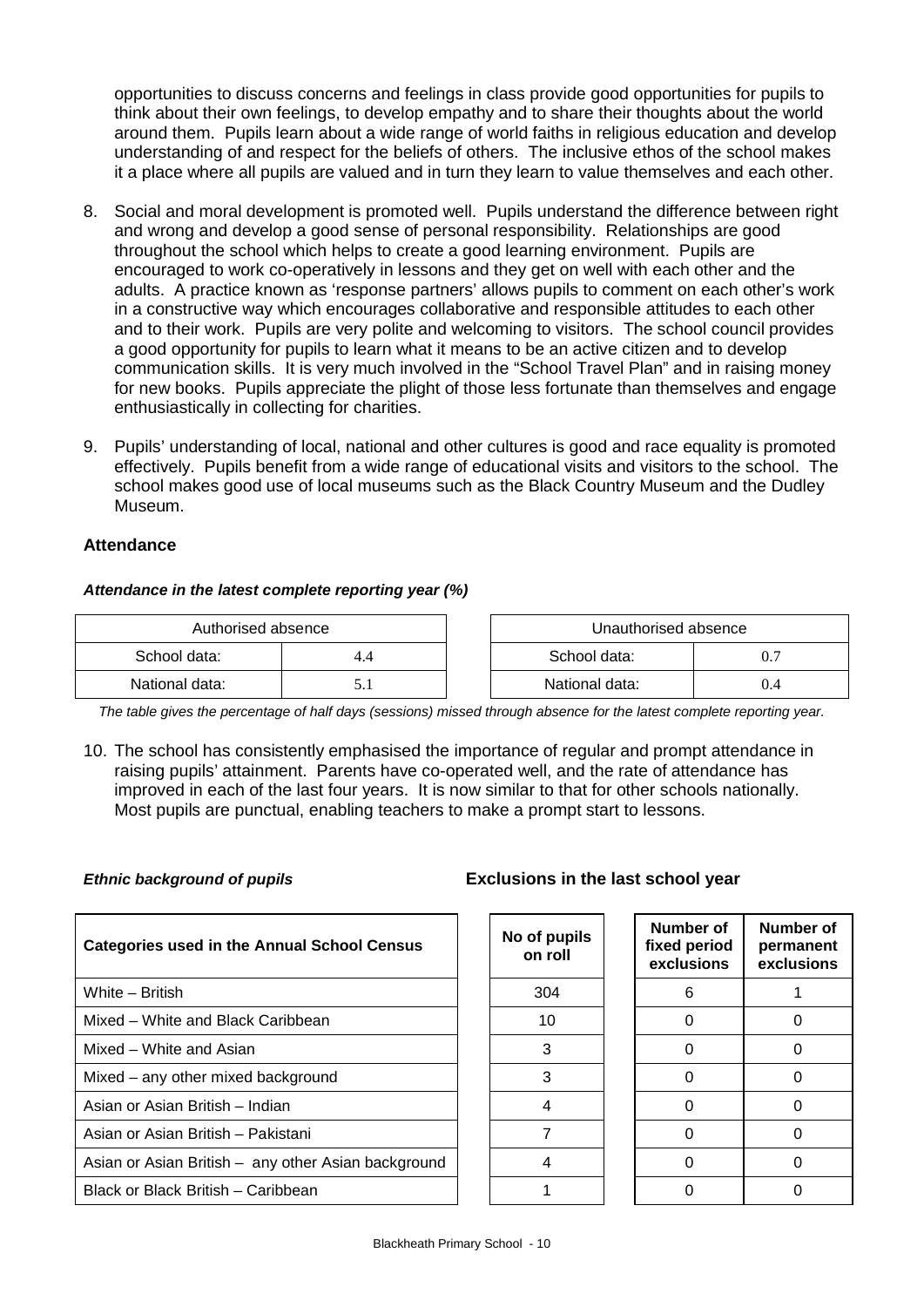| Chinese                  |  |  |  |
|--------------------------|--|--|--|
| Any other ethnic group   |  |  |  |
| No ethnic group recorded |  |  |  |

11. Exclusion is used rarely by the school. Checks on the school's procedures show that where exclusion is used it is to ensure the well-being of all pupils, after all other procedures have been exhausted.

## **QUALITY OF EDUCATION PROVIDED BY THE SCHOOL**

The school provides **good** quality education. Teaching and learning are **good**. The curriculum is **good**.The school takes **good** care of its pupils and they feel valued and secure. It provides them with **satisfactory** support, advice and guidance. There are **satisfactory** links with parents and **very good** links with the community and with other schools and colleges.

## **Teaching and learning**

The quality of teaching is **good** and results in **good** learning. Assessment is **satisfactory**.

#### **Main strengths and weaknesses**

- Teachers have high expectations that pupils will behave well and work hard.
- Staff include all pupils in all activities and value their contributions.
- Teachers plan a wide range of activities that link subjects together very successfully.
- Assessment is satisfactory overall and the school has very good plans to develop systems further.

## **Commentary**

#### *Summary of teaching observed during the inspection in 42 lessons*

| Excellent | Very good | Good     | Satisfactory | Unsatisfactory | Poor | Very Poor |
|-----------|-----------|----------|--------------|----------------|------|-----------|
| (2%)      | 17 (41%)  | 18 (43%) | 6(14%)       |                |      |           |

*The table gives the number of lessons observed in each of the seven categories used to make judgements about lessons; figures in brackets show percentages where 30 or more lessons are seen.*

- 12. Teachers expect pupils to behave well and to work hard. They make clear what they expect pupils to achieve in each lesson and have good guidelines and rules that they expect pupils to follow. Thus, pupils are in no doubt about what they have to do and how best to achieve the targets set for them. They behave very well, because they are fully occupied and work hard and because they are eager to learn new things.
- 13. Relationships between staff and pupils are very good. Staff have a good rapport with their pupils so pupils are secure and happy in their learning. They are not afraid to ask questions if they are not sure. All pupils are very well included in all activities, whatever their background or ability. Hence, they will join in lessons knowing that their contributions will be listened to and valued by staff and fellow pupils.
- 14. Teachers plan a wide range of activities which successfully challenge pupils of all abilities. They link subjects wherever possible. This means that pupils learn in a 'joined up way' and their studies make sense. Many examples of cross-curricular work were observed. For example, Year 2 pupils described activities done at the seaside, linking their writing to their geography. Year 6 wrote a newspaper report about the storming of the Bastille, making effective use of their historical knowledge. This thematic approach to learning helps pupils acquire skills and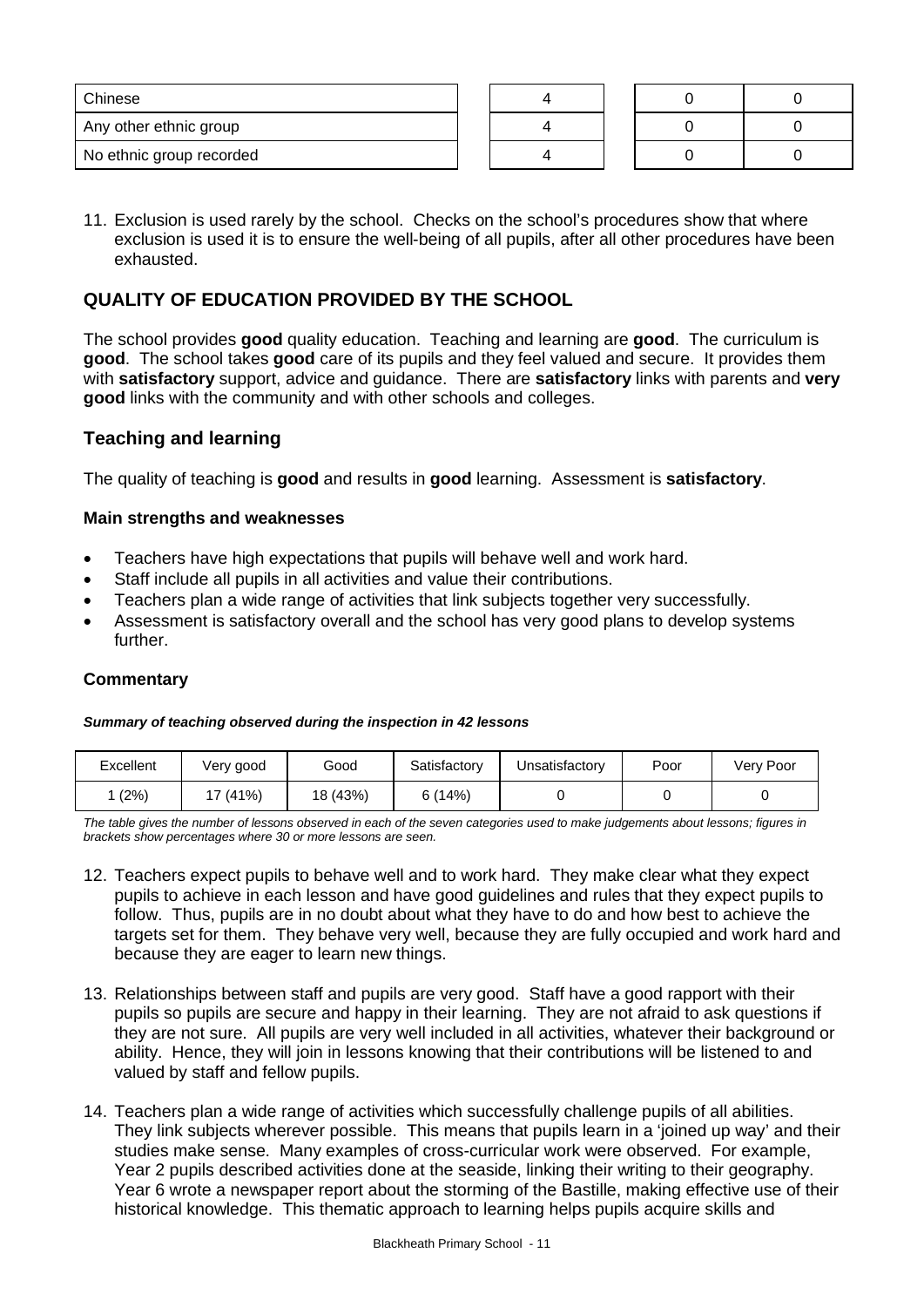knowledge in context and successfully enhances their achievements. Teachers prepare Individual Education Plans (IEP's) for pupils who have special educational needs. They contain clear learning objectives, targets and dates for review and are very useful in ensuring that these pupils make good progress.

15. Overall assessment is satisfactory. The school has some good systems in place for assessing pupils' achievements and tracking their progress. This is particularly so in the core subjects of English and mathematics and in the Foundation Stage. However, these systems are less well developed for the non-core subjects. The assessment co-ordinator has a very clear vision of how to develop assessment across the whole curriculum. She has prepared a very good action plan which, once the current curriculum review is complete, will enable the school to establish a useful and manageable 'through school' assessment system.

## **The curriculum**

The school's curriculum is **good** and fully meets statutory requirements. The school provides a **good** range of opportunities for enrichment. Accommodation is very good and resources are **satisfactory**.

## **Main strengths and weaknesses**

- The school provides a broad, interesting and worthwhile curriculum which enables pupils to achieve well.
- The curriculum in the Foundation Stage is good, enabling very good achievement.
- There is a good programme for personal, social and health education.
- Visits and visitors enrich the curriculum.
- The quality of accommodation is very good and much better than at the last inspection.

- 16. Children in the Foundation Stage experience a good range of activities which are specifically planned to meet their needs and to encourage independent learning. Because of this, children's achievement is very good in all the areas of learning. The curriculum for the rest of the school enables pupils to achieve well in acquiring basic skills. Curriculum development is a prominent feature in the school's action plan. A thematic curriculum has been in place for one year and is currently being fully reviewed and evaluated by the curriculum manager. A major target for the next academic year is to embed literacy skills, especially writing, even further in each subject, which the school considers will help to raise standards generally in English. French lessons add variety to the curriculum for Year 6 pupils over the last few weeks of the academic year. These lessons are proving to be an interesting experience for the pupils and a good introduction to modern foreign languages.
- 17. Pupils benefit from a good range of additional curriculum opportunities which enrich their learning outside the classroom. There is a satisfactory variety of after-school clubs mainly funded through the school's association with the local educational action zone. Pupils' interest and enjoyment in learning is also stimulated by rewarding visits made to places such as the Think Tank in Birmingham and the Robin Hood Centre in Nottingham. Pupils in Years 2, 4 and 6 enjoy residential visits where they engage in outdoor pursuits and a range of artistic activities. These visits support many areas of the curriculum and make a good contribution to pupils' personal development. The school also makes effective use of the specialist skills, knowledge and expertise of visitors such as a local artist and representatives from local churches, mosques and temples.
- 18. Provision for personal, social and health education is good. There is a well-structured programme, taught through designated and other lessons such as science and religious education. This programme combined with high expectations by adults, enables pupils to develop well and underpins their good attitudes and very good behaviour. Good attention is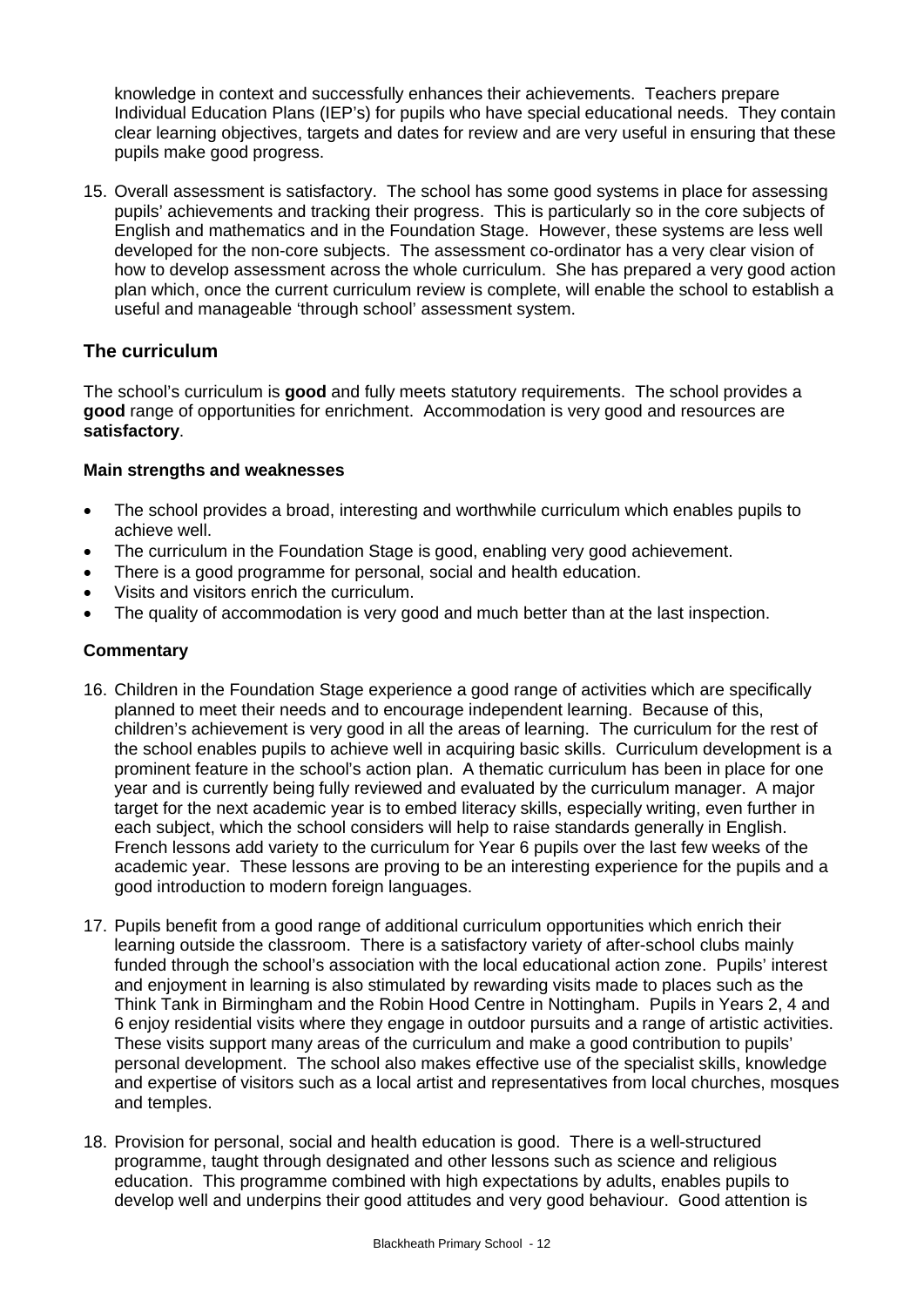paid to education about relationships and pupils are taught about the dangers of drug misuse. There are very good opportunities for pupils to make informed decisions about healthy living, for example, in maintaining a healthy diet.

- 19. The level of staffing of teacher assistants is very good, enabling extra support to be provided for groups of lower attaining pupils. The very attractive new school building provides very good accommodation with many specialist areas to enhance the quality of educational provision, such as the computer suite and the area used for musical activities. However, there is just one library which is small and not easily accessible for younger pupils. The grounds provide an engaging learning area which is used well to make a very good contribution to pupils' social, physical and academic development and support many aspects of learning. The school is reviewing resource provision in all subjects and is aware that there is a shortage of good quality fiction books throughout the school. There are various plans to remedy this situation in the near future. Teachers make good use of interactive whiteboards and projectors to enliven their lessons but need to ensure that the work and information on them is clearly visible to all pupils in the class.
- 20. Provision for pupils who have special educational needs is good and individual education plans are reviewed termly. There has been a recent improvement in resources and the co-ordinator plans to use ICT programmes much more widely to enhance the learning of these pupils.

## **Care, guidance and support**

There is good provision for pupils' care, welfare, health and safety. Pastoral support is a particular strength. The quality of academic support, advice and guidance is sound. The school actively seeks and values pupils' views.

#### **Main strengths and weaknesses**

- Governors have a very responsible attitude to health and safety.
- The school provides very good pastoral support for pupils.
- Induction arrangements are good.
- The school seeks and values the views of pupils.

- 21. The school provides a healthy and safe environment for its pupils. There has been a professional focus on safety following the move to new premises. The governors have been active in reviewing procedures and have re-written their policy to accord with advice from the local authority. They have liaised closely with the building managers to ensure that proper risk assessments are carried out for the premises and they are currently checking that similar procedures are followed for all relevant pupil activities. Proper advice and guidance on child protection issues is provided for all members of staff. First aid procedures are very good. The school carefully records any dietary or health needs, encourages healthy eating and uses the curriculum effectively to promote a healthy and safe lifestyle for pupils.
- 22. Teachers know their pupils well and are very sensitive to their pastoral needs. Induction procedures for pupils new to the school are well structured to suit the needs of the individual. Children in the nursery and reception classes are often at an early stage of their personal development. The warm and supportive relationships which they develop there help to build their confidence and self respect. This stands them in good stead as they move up through the school. Relationships generally are very good and much valuable, personal support is also provided by other members of staff. This is particularly true of the learning mentor who is always available to pupils and who has built up a relationship of trust and understanding with many of the families. She works closely and effectively with the support agencies to provide additional help where it is needed. In a recent survey, an impressive 93 per cent of pupils indicated unequivocally that there was an adult they would go to if they were worried at school.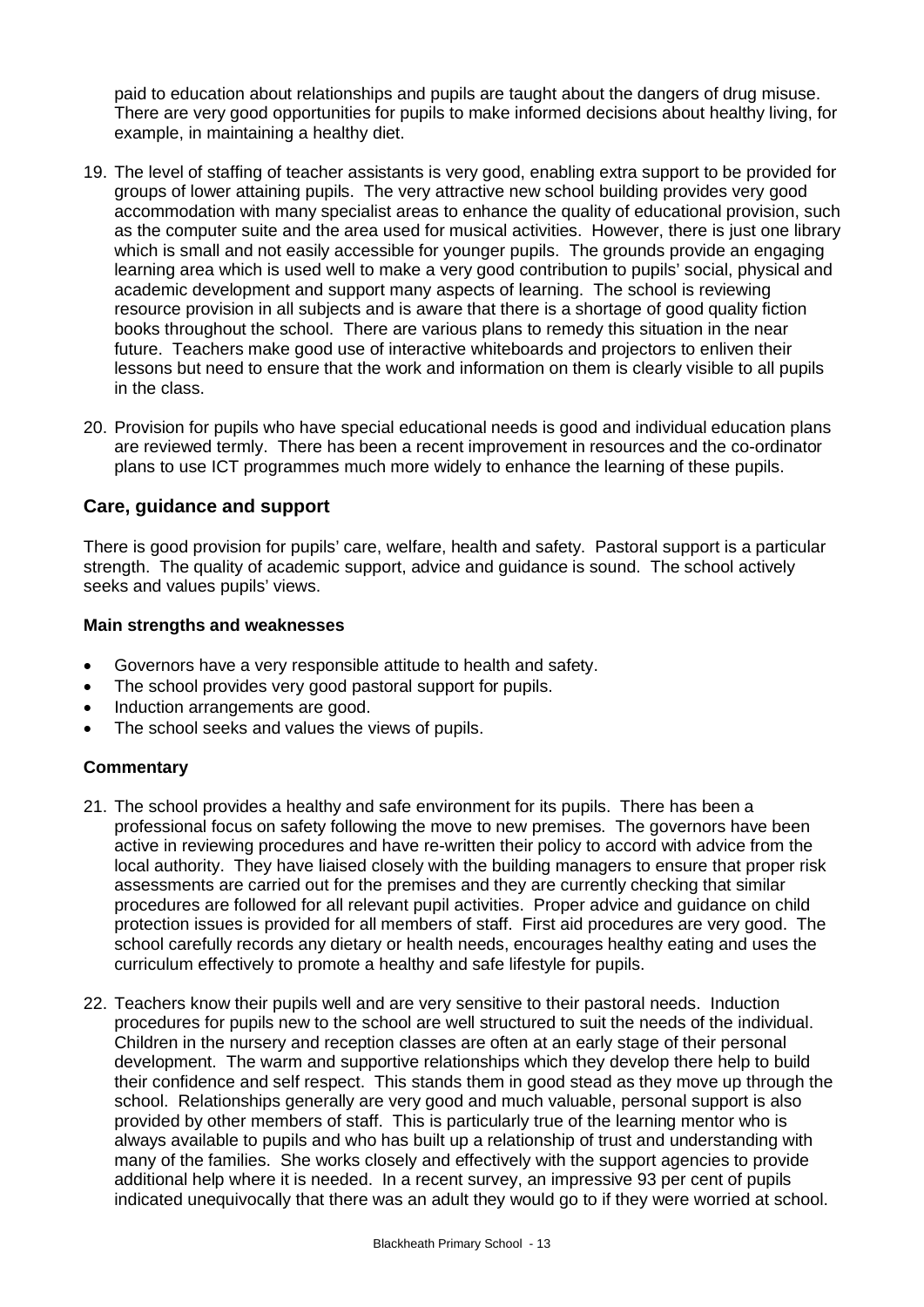Both teachers and other classroom staff are accessible and approachable so that parents have opportunities to share any areas of concern. Progress in the core areas and subjects is assessed regularly and pupils receive helpful guidance on how to improve. This good practice is currently being extended to incorporate all areas of the curriculum.

23. The school council is a well established and effective medium through which pupils become involved in the school's work and development. Pupils know their views matter and take their responsibilities seriously. They spend time canvassing views from their colleagues, collate the information and present the views to the meeting. In the recent past, they have discussed a travel plan with a representative of the local authority, assessed outdoor accommodation at their school and considered how to raise money to extend the choice of books in the library. This is very good practice and reflects well on the personal development of pupils and the inclusiveness of the school community.

## **Partnership with parents, other schools and the community**

The school's links with parents are **satisfactory**. There are **very good** links with the community and with other schools and colleges.

#### **Main strengths and weaknesses**

- The school works very hard to involve parents in the life of the school.
- The provision of homework is inconsistent.
- Resources within the community are used very effectively to broaden the curriculum.
- Close and harmonious links with other schools and colleges contribute much to the education of pupils.

- 24. The school fully recognises the importance of partnership with parents and is working hard to develop the links that exist. The major upheaval in school life that has taken place over recent months has had consequences in many areas, not least in the frustration of some parents who have suffered inconvenience and who perhaps feel that their views have not been considered when decisions affecting them have been made. Consequently, some of the views expressed through the questionnaire and at the meeting with Ofsted inspectors are equivocal. For example, about 30 parents say they are unhappy with the management of the school, feel they are not consulted and consider they are not well informed about their children's progress. There are, however, many positive factors. The great majority of respondents say that their children are happy, well taught and make good progress; they work hard, are treated fairly and are helped to become mature and independent. The inspection evidence is consistent with the positive views. The school complies with all legal requirements, provides a good education and cares for pupils well. Teachers are readily available for consultation and, although relatively few respond, the school provides many opportunities for parents to learn more about their children's education and about how they can help them in their work at school and in the home.
- 25. There are weaknesses. The homework policy at present lacks structure and consistency but the school recognises that this is an area for development. Similarly, the annual reports on pupils are satisfactory but lack information that would help parents make a more positive contribution to their children's learning. The governors are sensitive to the element of parental disquiet that has been made explicit in the questionnaires and have ensured that details of their complaints policy are published in the prospectus. At the meeting which they held for parents in the spring term, no parent, apart from parent-governors attended. However, in consultation with the headteacher, they have already made provisional arrangement for parents to be formally surveyed about all aspects of school life. It is a school priority identified in the school improvement plan to make the partnership with parents more constructive and effective.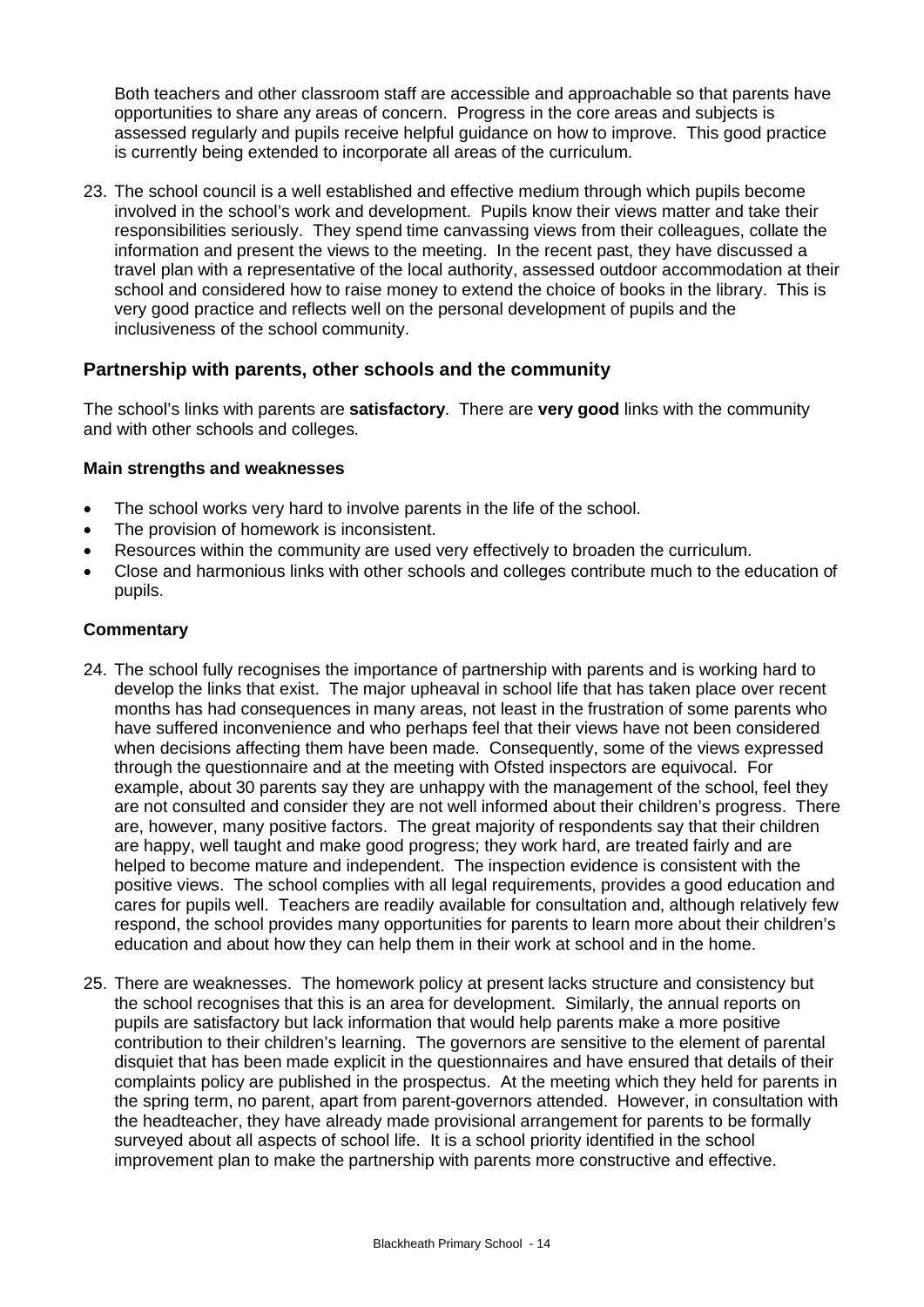- 26. Links with the community are strong. Teachers make very effective use of local resources to enrich the curriculum and broaden the educational opportunities for pupils. Many visitors are invited to talk to the pupils about their faiths, the arts, the emergency services and other aspects of life. Many visits are made to museums, churches, mosques and temples and sporting venues. The personal development of pupils, as well as their learning, is substantially enhanced by this input.
- 27. The school's links with other schools and educational institutions are very good. There is close liaison with the cluster of local primary schools which facilitates sharing of experience, a common monitoring of the curriculum and improved training opportunities. Transfer arrangements to the high school are well established with visiting teachers developing curricular links. This helps to ensure a proper and consistent transfer of information and eases the stress often experienced by pupils as they move on to the next stage of their education. The school also makes an effective contribution to initial teacher training through its links with teacher training establishments.

## **LEADERSHIP AND MANAGEMENT**

The school is **well** led, managed and governed. The leadership provided by the headteacher and senior members of her staff is **good**. Management is efficient and effective in all areas. Governors are knowledgeable, active and supportive.

## **Main strengths and weaknesses**

- The headteacher is a firm and effective leader. She has clear vision and a strong commitment to raising standards.
- She is very well supported in her aspirations by members of her senior management team.
- Management systems throughout the school are good.
- The monitoring of performance data and financial administration is very good.
- Governors are closely involved in shaping the vision and direction of the school.

- 28. The good quality of education provided is testimony to the good leadership of the head teacher. She has presided over a particularly challenging period in the school's history. The logistics of planning for and moving to new premises are burdens rarely placed on the shoulders of a head teacher. In this case, the difficulties have been exacerbated by the understandable frustration of parents when initial problems arose with the new building, and inevitable stresses and strains on all members of staff striving to ensure that attainment and progress of pupils did not suffer in the process. Throughout this time, the headteacher has maintained her high aspirations for the school with a strong focus on raising standards. She has recognised the strengths amongst her staff and has created a highly motivated senior team who are supporting her very effectively. They are proud of their school and share her vision for the future.
- 29. Management throughout the school is good, and in several areas it is very good. The headteacher has been at pains to ensure that those with managerial responsibility have access to proper training and development opportunities, and she is beginning to delegate effectively. This has led to a rigorous focus on self-evaluation. All aspects of the school's work are constantly monitored and effective action is taken to implement change where it is needed. Management in the Foundation Stage is very good, enabling all children, including those with special educational needs, to make very good progress. All members of staff are closely involved in their own professional development. Performance management procedures for teachers are fully established and the results have a positive effect in the classroom. The annual appraisal system for support staff is currently being reviewed following a number of staff changes. The induction policy is well structured to meet the needs of staff new to the school.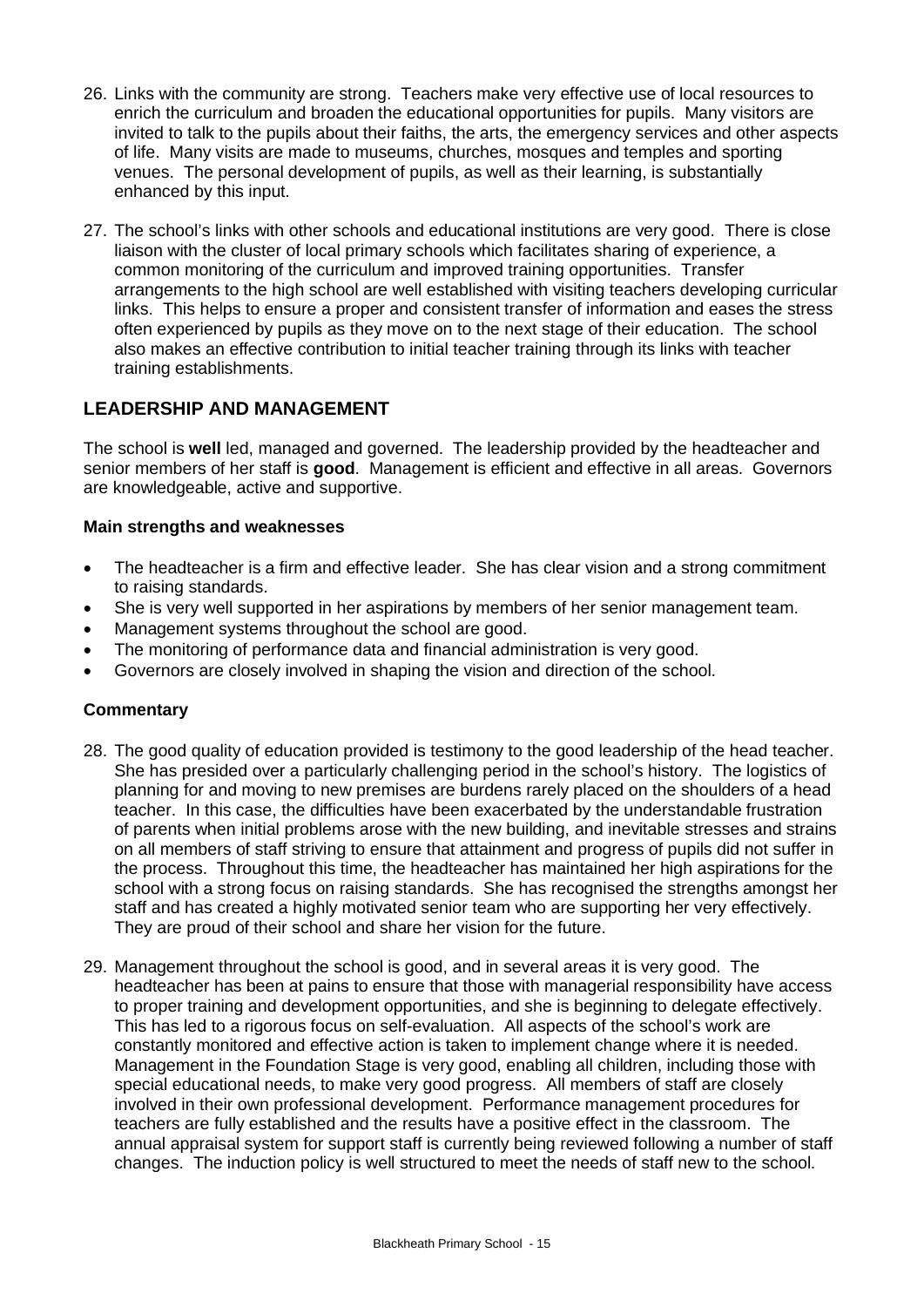- 30. The management of special educational needs is good. The co-ordinator ensures that all statutory requirements are met. She visits classes on a regular basis, liaising with support assistants to ensure good provision. The co-ordinator knows the pupils very well and maintains a very clear overview of their progress.
- 31. Systems for day-to-day financial control and administration are very good. Procedures are unobtrusive and efficient. The administrator liaises closely with the financial support officer from the local authority to check the accuracy of the financial data. She makes full use of modern technology to monitor expenditure, determine costs and prepare information in a clear and comprehensible manner for the headteacher and the governors. Both the head and the governors apply the principles of best practice to ensure that the school gets value for money in its routine expenditure. The most recent audit was in 2003. The report's recommendations have been implemented.
- 32. The school has had a substantial carryover on its budget in each of the last two years. This is in accordance with a deliberate and very proper policy of the governors not to invest unnecessarily in a building which was to be demolished and to defer spending on learning resources until the move to new premises had been completed. Some uncertainty remains about the outstanding liabilities of the school in relation to the move but there is now a need to formalise the planned expenditure on resources in the short and medium term to accord with the guidelines issued by the Audit Commission in financial planning.

## *Financial information for the year April 2004 to March 2005*

| Income and expenditure $(E)$ |           | Balances (£)                                   |  |
|------------------------------|-----------|------------------------------------------------|--|
| Total income                 | 1.146.318 | Balance from previous year<br>184.605          |  |
| Total expenditure            | 1.246.541 | Balance carried forward to the next<br>160,065 |  |
| Expenditure per pupil        | 2,789     |                                                |  |

- 33. The governing body is very supportive and fulfils its statutory responsibilities well. A good working relationship with the headteacher does not inhibit governors from taking a critical and challenging approach to the school's development. They receive comprehensive and accurate information and are able to play a proper part in shaping the direction of the school and contributing to its strategic management. They agree educational and financial priorities with the headteacher and ensure that the budget is managed effectively. Several governors are much involved in the daily life of the school, assisting in the classrooms and supporting individual pupils in their learning. As a body, governors are able to demonstrate a good understanding of the school's strengths and weaknesses and to account for the performance of the school.
- 34. Now that the school has successfully and safely removed to its new premises, there are no obvious barriers to further improvement.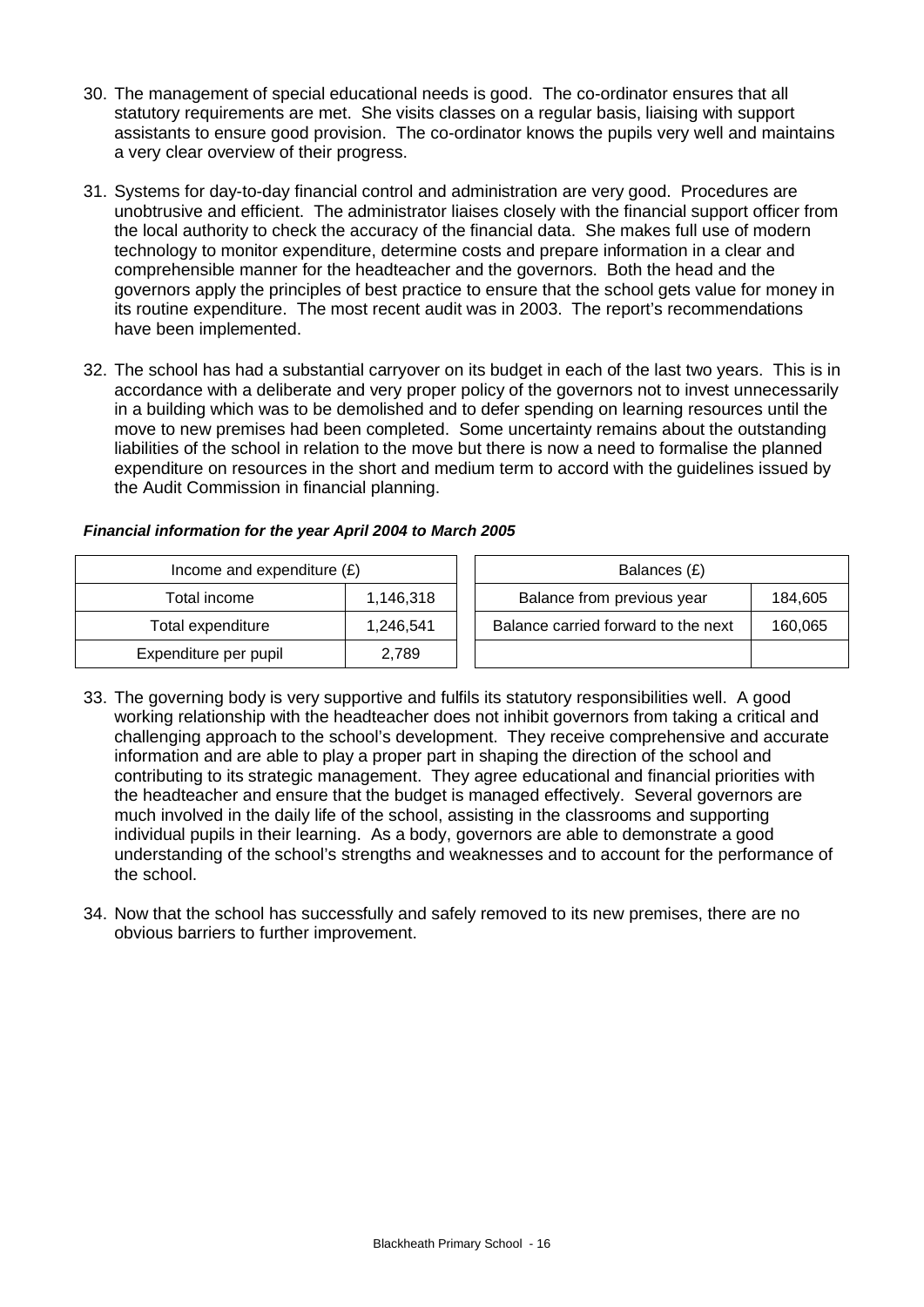# **PART C: THE QUALITY OF EDUCATION IN AREAS OF LEARNING AND SUBJECTS**

## **AREAS OF LEARNING IN THE FOUNDATION STAGE**

Provision for children in the Foundation Stage is **good**.

- 35. Children start in the nursery class in the September of the year in which they are four. They have a wide range of abilities in all areas of learning. These vary from year group to year group but are generally well below average, particularly in personal and communication skills. They move to the reception classes the following September. Children have a very good start in the nursery and reception classes and achieve very well. The current reception children, in their end of Foundation Stage assessments, have exceeded the goals set in all areas of learning apart from communication, language and literacy. From a low starting point, this is very good achievement and puts them in a favourable position as they start in Year 1.
- 36. Teaching, in all areas of learning, is good. As a result, children learn successfully and achieve very well. This is because staff
	- make a very strong team who have a consistent approach when supporting children;
	- plan interesting and stimulating activities to engage children's interest;
	- make very good links between all areas of learning, so that children learn in a joined up way;
	- make very good use of the new accommodation.
- 37. The Foundation Stage is very effectively led and managed. There has been very good improvement since the last inspection, building on the good practice which existed then. Moving to the new accommodation, which is fully equipped and designed specifically for the Foundation Stage, has enabled staff to provide a full and exciting curriculum which has enhanced the children's achievement. Staff use the outside areas very well for all areas of learning. Children have routine outside opportunities to paint, read, write, build with big and small construction kits and experiment with sand and water, as well as numerous activities involving using wheeled and pushable equipment. This has helped to accelerate children's learning and enabled them to make rapid progress. Assessment procedures are good. Staff keep good records of children's attainment and progress. There are very good induction procedures for children starting school and for when they transfer to Year 1.

## **PERSONAL, SOCIAL AND EMOTIONAL DEVELOPMENT**

Provision in personal, social and emotional development is **good**.

#### **Main strengths and weaknesses**

- Regular routines are quickly established.
- All staff show a consistent approach when helping children.

## **Commentary**

38. Children settle quickly into school routines and begin to understand how to play and work together in harmony. For example, in the nursery class, they sit with their cheese and biscuits and drinks at break time, and chat sociably to each other and to staff. Throughout the Foundation Stage, staff work as a strong team and have a common approach when supporting the children. Thus, children in the nursery and reception classes know what is expected of them and respond very well. Children become very confident and work well together in pairs and groups. Relationships are very good. Children know that staff value them and include them in all activities and this helps to build up their self-esteem. As a result, they work sensibly and happily, achieving very well.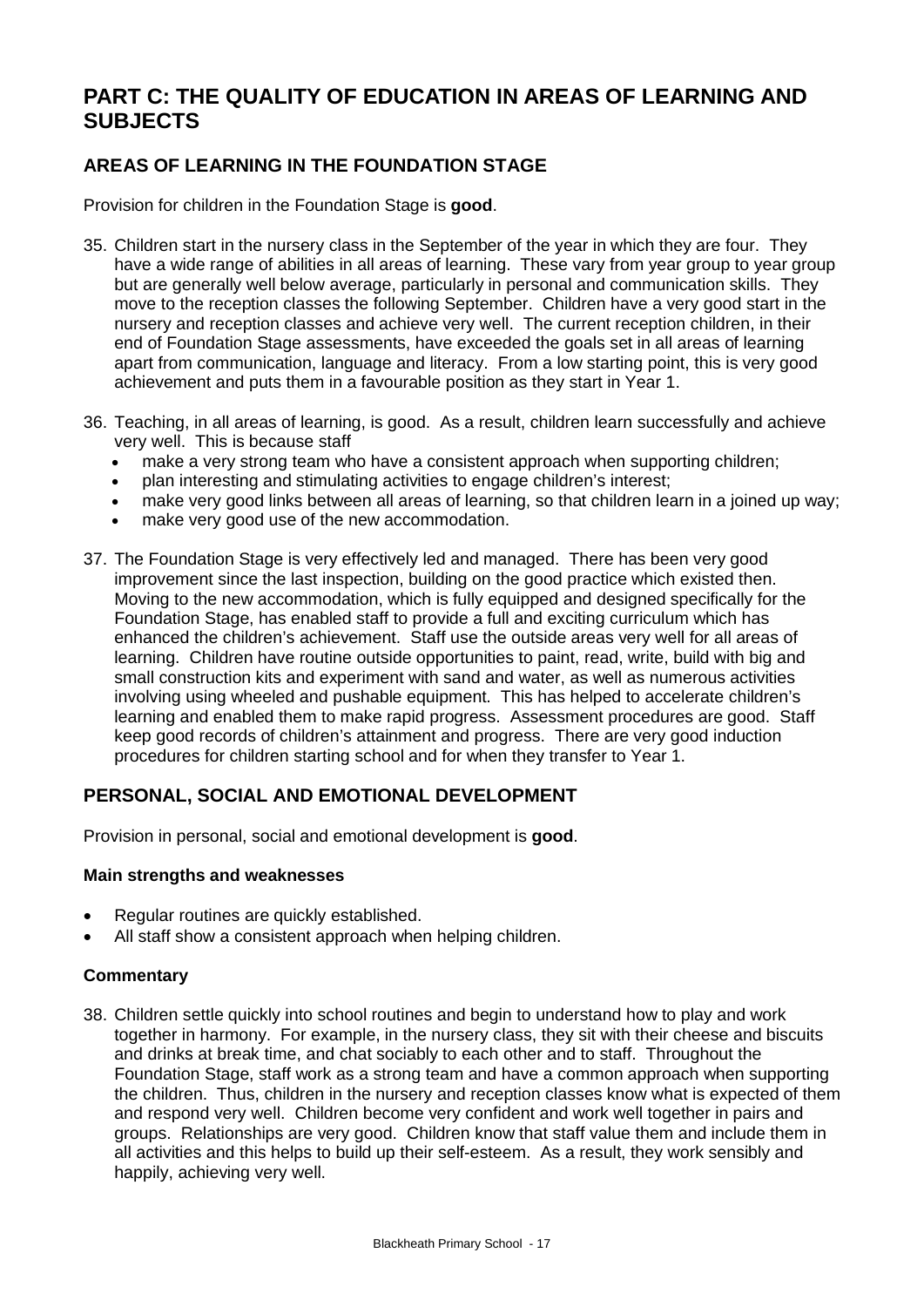## **COMMUNICATION, LANGUAGE AND LITERACY**

Provision in communication, language and literacy is **good**.

#### **Main strengths and weaknesses**

- Great importance is placed on children listening well.
- Children have good opportunities to learn their sounds.

#### **Commentary**

39. Many children start school with low level communication skills. Staff insist on children listening to what is said. They consistently praise those children who show good listening skills. Staff plan activities so that children listen to stories, to music and to each other. In this way, they learn to respect the fact that they must take turns to speak, and at other times listen. Staff give children many opportunities to learn their sounds. Children practise their sounds daily. In the nursery, children begin to recognise 'beginning' sounds, such as 'b' 'a' 'p' and d'. They pick out pictures which begin with those sounds and recognise rhyming words. They extend this work successfully in the reception classes by blending the sounds to make words such as 'pan'. They listen for the ending sounds and add them to simple words for example, 't', to make 'pant'. They understand that books give information, as well as tell stories and they enjoy reading for themselves.

## **MATHEMATICAL DEVELOPMENT**

Provision in mathematical development is **good**.

#### **Main strengths and weaknesses**

Staff use every opportunity to develop children's number skills.

#### **Commentary**

40. Staff make sure that children are surrounded by mathematical vocabulary through good quality displays. In both the nursery and reception classes, every opportunity is taken during the day to reinforce both mathematical vocabulary and skills. This is done through activities such as counting how many children are present, matching and ordering number cards and learning the days of the week. Children learn to sing a good range of number rhymes and songs to reinforce their number work. Children 'count down' from 100 and practise counting to 10, 20 or higher. Number skills are taught daily, in the reception classes, for example, through partitioning toy lorries, in different ways, onto coloured squares, representing car parks. Children then record their findings. They enjoy this practical type of activity and build on their knowledge and understanding of numbers very effectively. All children achieve very well in their mathematical activities due to the good teaching provided.

## **KNOWLEDGE AND UNDERSTANDING OF THE WORLD**

Provision in knowledge and understanding of the world is **good**.

#### **Main strengths and weaknesses**

- Children are encouraged to investigate and explore their environment.
- Activities very successfully link with other areas of learning.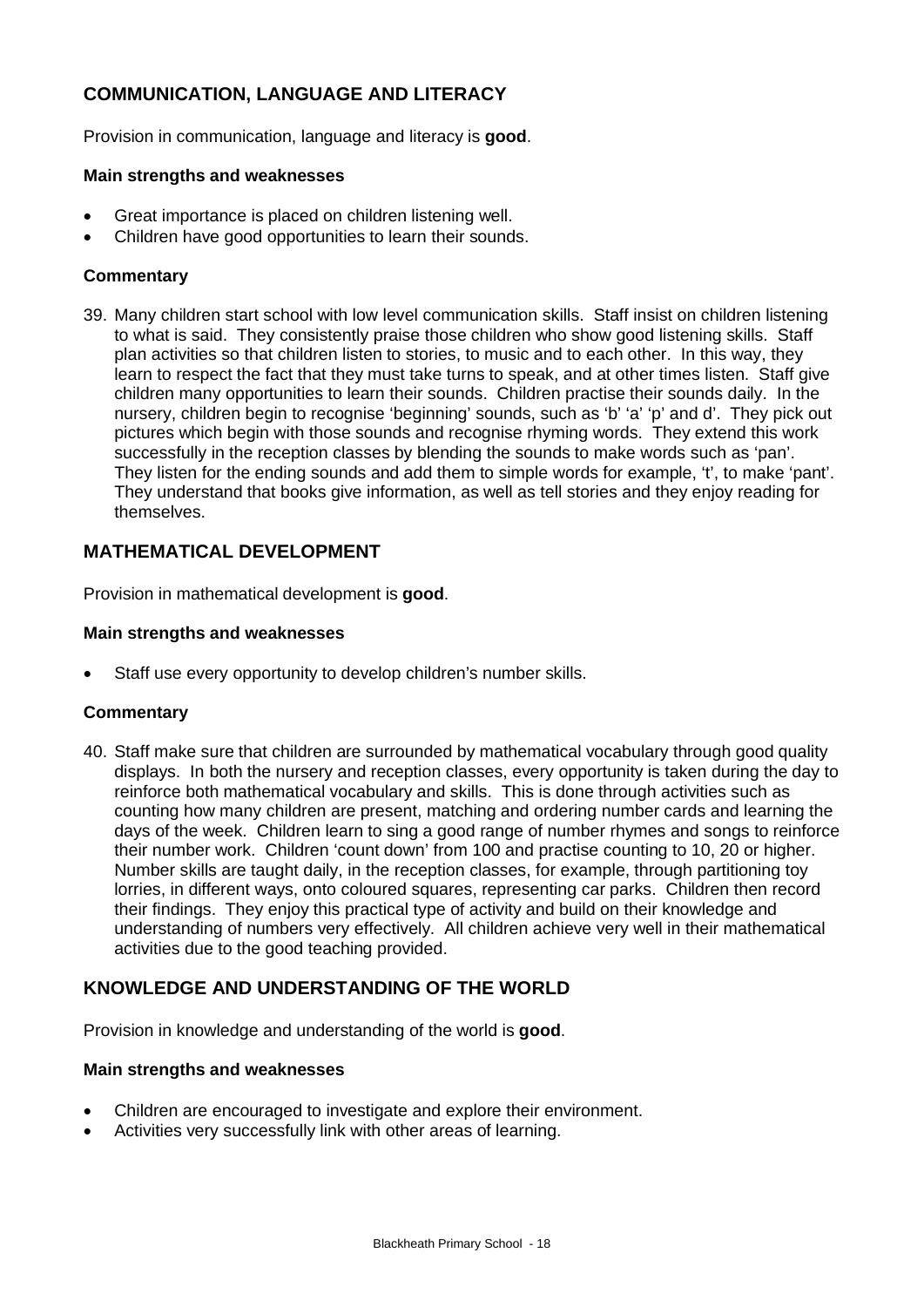## **Commentary**

41. Most children start with below average understanding of the world around them, while many have a restricted range of experiences to draw on. To address this, staff plan an interesting range of activities to extend children's knowledge and understanding of the world. For example, in the 'plan, do, review', sessions in the nursery, opportunities to explore the properties of malleable materials, such as playdough, are offered to children. They investigate the differences between wet and dry sand. Reception staff build on this work and plan very good opportunities for children to explore their environment and to find out for themselves how things work. They use computers to reinforce their learning with games. Staff work alongside children, expertly questioning and challenging them to ensure that they achieve well and to extend their language skills, as well as their knowledge and understanding. Thus, children begin to ask questions about how things work and successfully increase their knowledge and understanding of the world about them. Staff plan very good links between all areas of learning. For example, the nursery children used their 'good speaking' and 'good listening' skills to re-tell their experiences of the journey that they had made around school. They put the photographs that they had taken on the walk, in order, discussing when and where they had seen the various people and objects en route. They very successfully made a 'journey stick' of their work for a display.

## **PHYSICAL DEVELOPMENT**

Provision in physical development is **good**.

#### **Main strengths and weaknesses**

- Children are encouraged to use small and large equipment safely.
- The outdoor area is used very well.

## **Commentary**

42. Staff teach children how to use small equipment, such as pencils, paint brushes and scissors safely. In all classes, children use these resources on a daily basis in order to build up their confidence and enjoyment. They also teach children how to fold up their clothes as they change for physical education sessions. They give them tips as to how to get in and out of coats and jumpers. Children become adept at changing and enjoy the independence of being able to get themselves ready for physical education lessons in the hall. Children use the large apparatus in the hall successfully and with great enjoyment. In a reception class lesson, children practised different ways to travel around the hall. They used the space in the hall well. They successfully transferred their movements to a range of apparatus, demonstrating good control of their bodies. Staff plan outdoor sessions to develop children's co-ordination skills and confidence, using large and small equipment. For instance, the children use bikes and scooters daily in their secure outdoor areas. They pedal and steer round a track with increasing dexterity. They use the climbing apparatus, learning to balance and control their movements.

## **CREATIVE DEVELOPMENT**

Provision in creative development is **good**.

#### **Main strengths and weaknesses**

Children use a very wide range of media to express their ideas.

## **Commentary**

43. Staff provide a wide variety of activities and introduce the children to a good range of techniques such as colour mixing, collage and junk modelling. This is very good improvement since the last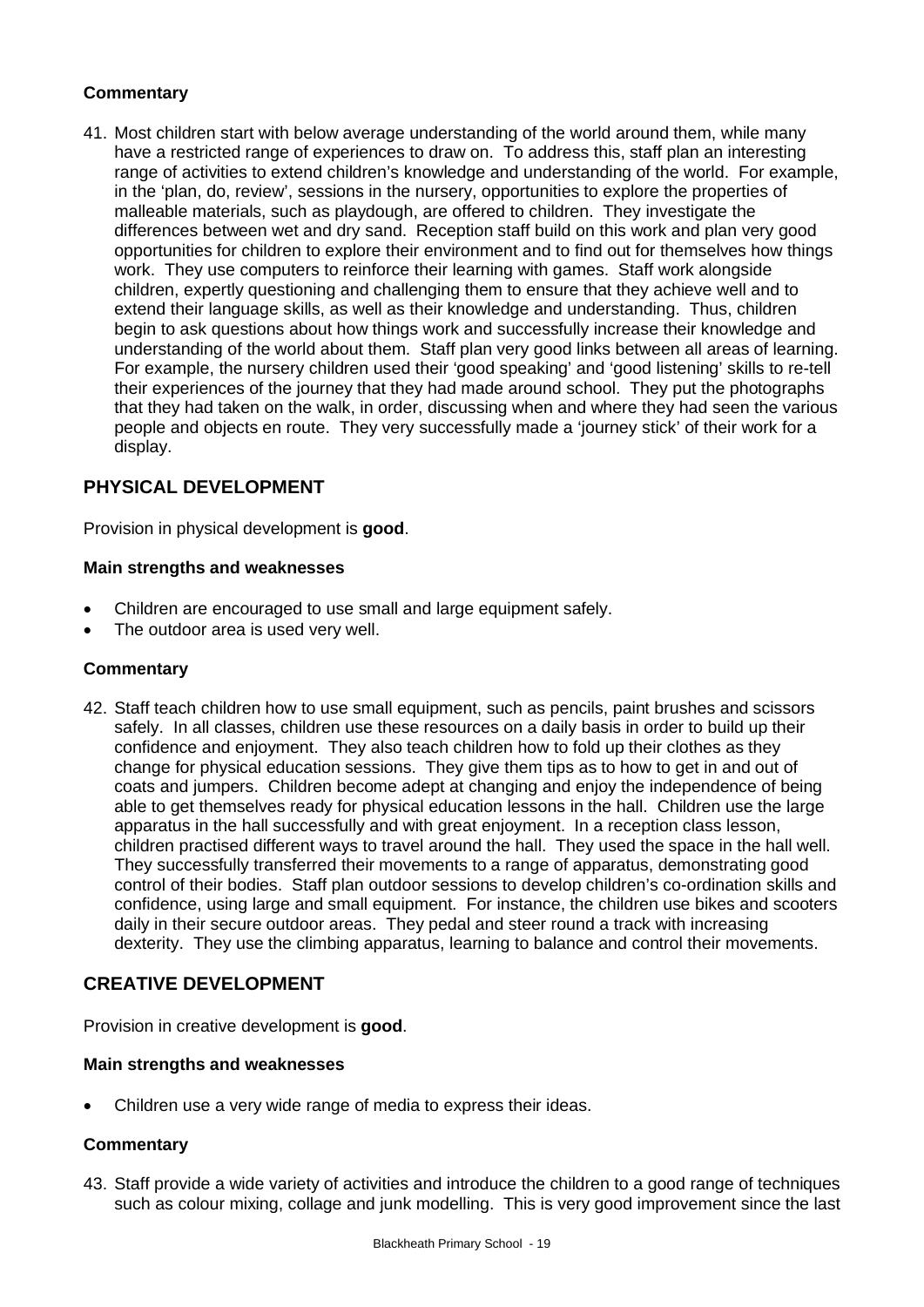inspection, when it was reported that there were too few activities in this area of learning to help children develop their understanding of colour and texture. Children have access to a wide range of activities in the nursery. Skills learned there are extended in reception and children become more accurate when painting and creating pictures and models. Staff display children's work most effectively. This greatly enhances their learning and produces lively, stimulating classrooms.Children know a good range of nursery rhymes and songs. They enjoy role-play in the garage workshop and dressing up as different characters. This stimulates their imagination very successfully. As children concentrate on their activities, staff constantly extend their ideas and language skills and encourage them to cooperate with others. Thus children achieve very well and rapidly move towards the goals set.

## **SUBJECTS IN KEY STAGES 1 AND 2**

## **ENGLISH**

Provision in English is **good**.

## **Main strengths and weaknesses**

- Standards in writing are well below average.
- Teaching is good with a strong emphasis on developing pupils' writing skills.
- Good quality fiction books are in short supply.
- Whole-school plans to develop and improve the subject have correctly identified areas for improvement.
- The subject is very well led and managed.
- Pupils use their reading and writing skills well in other subjects.

- 44. The national test results for the past four years show that standards for pupils in Year 2 and Year 6 have been below average. Standards for pupils currently in these year groups reflect this pattern. However, taking into account the high proportion of pupils in these groups with special educational needs, most pupils are achieving well from a very low starting point on entry into the nursery, both in these classes and throughout the school. Although standards are similar to those found in the last inspection, provision, including teaching, is better, and the school is now in a strong position to improve the level of standards achieved.
- 45. Most pupils speak confidently and make themselves understood although some pupils remain limited by a restricted vocabulary and consequently their understanding and their ability to communicate effectively are hampered. Teachers use subject specific vocabulary whenever possible and opportunities for speaking and listening are utilised well in most lessons through teachers' questioning and through pupils being encouraged to engage in discussions with each other. Pupils with special educational needs receive the support and encouragement that they need to express themselves and to join in conversations and so make good progress in the development of oral skills.
- 46. Standards in reading are generally below average throughout the school. In Year 2, pupils' knowledge of phonics is satisfactory and they use phonic knowledge effectively along with other strategies to tackle unknown words. The school provides good opportunities in school for pupils to engage in reading activities and pupils take books from the reading scheme home to read with parents. In Year 6, pupils' knowledge and understanding of authors is generally well below average. Although pupils are encouraged to read regularly through initiatives such as 'Books and Beyond', there is scope to provide more guidance, particularly for the average attainers and the more able, to develop personal reading. The school acknowledges that there is a shortage of good quality fiction books in the school and there are plans to remedy this situation in the near future. Pupils' opportunities to develop their reading skills and enjoy a variety of reading experiences are unfortunately, at present restricted, both in and out of school. Pupils develop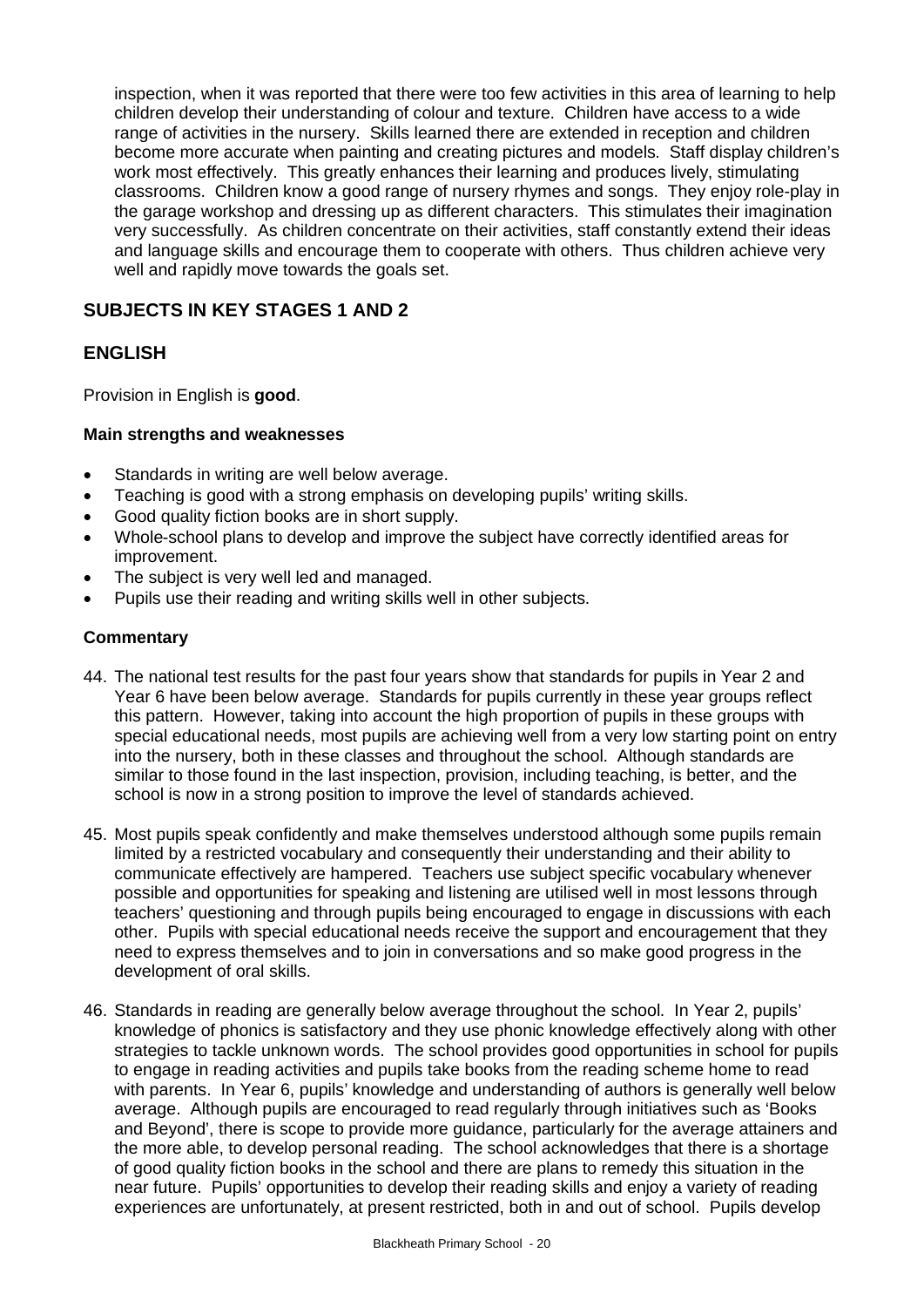adequate research skills but they have insufficient opportunities to use the school library for independent research.

- 47. Standards of writing are below average in Year 2 and Year 6 and the school has put great emphasis on developing pupils' skills in this area. Pupils are taught a range of skills to strengthen and extend sentence structure, widen vocabulary, use expressive language and develop awareness of the different forms and purposes for writing. They are given good opportunities to apply these skills to a wide range of relevant and realistic writing activities. Pupils are engaging in varied, interesting and stimulating writing experiences which is instrumental in raising standards. Higher attaining pupils in Year 6 organise their writing very well. They use vocabulary and a variety of sentence structures effectively to sustain the reader's interest and they develop characters well.
- 48. Teaching and learning are good overall with examples of very good teaching. Relationships are very good and pupils feel secure and confidently participate in lessons knowing that their contributions will be valued. Teachers usually set their expectations high and explain the purpose of each lesson so that pupils know what they are to learn. Teachers use questioning well to check recall and understanding of previous learning. Where teaching is at its most effective, lessons proceed at a lively pace, teachers are confident in the subject and convey their enjoyment and high expectations to the pupils. In a very good Year 6 lesson aimed at getting pupils to write an interesting extended story, the teacher immediately captured the interest and attention of the class with a lively series of short spelling, grammar and language exercises which established an atmosphere of expectation and willingness to look for lively language in their own writing. With a wealth of ideas and worked examples, presented verbally, through acted out scenes and via the interactive whiteboard, he stimulated contribution and discussion. This helped the pupils to bring a variety of speech, action and description into their stories which reflected genuine observation and an imaginative variety of language.
- 49. Leadership and management of English are very good. The recently appointed co-ordinator has, through effective monitoring procedures, developed a clear understanding of the strengths and weaknesses in teaching and learning and has identified the priorities for developing the subject. These priorities include further improvement in the standards of writing, which has been and remains a key priority for the school.

## **Language and literacy across the curriculum**

50. The school systematically plans for pupils to use their language and literacy skills effectively to support learning in other subjects. Lively question and answer sessions in subjects such as mathematics, where pupils are required to explain their strategies, give pupils the opportunity to develop their speaking and listening skills. Written accounts in subjects such as history and religious education give pupils the chance to express their ideas in their own words.

## **MATHEMATICS**

Provision in mathematics is **good**.

#### **Main strengths and weaknesses**

- Pupils achieve well because of the good teaching and learning.
- Teachers' use of the interactive whiteboard is very effective.
- Mathematics is well led with a focus on raising standards.
- Planned opportunities for pupils to use and apply their mathematical skills are in need of further development.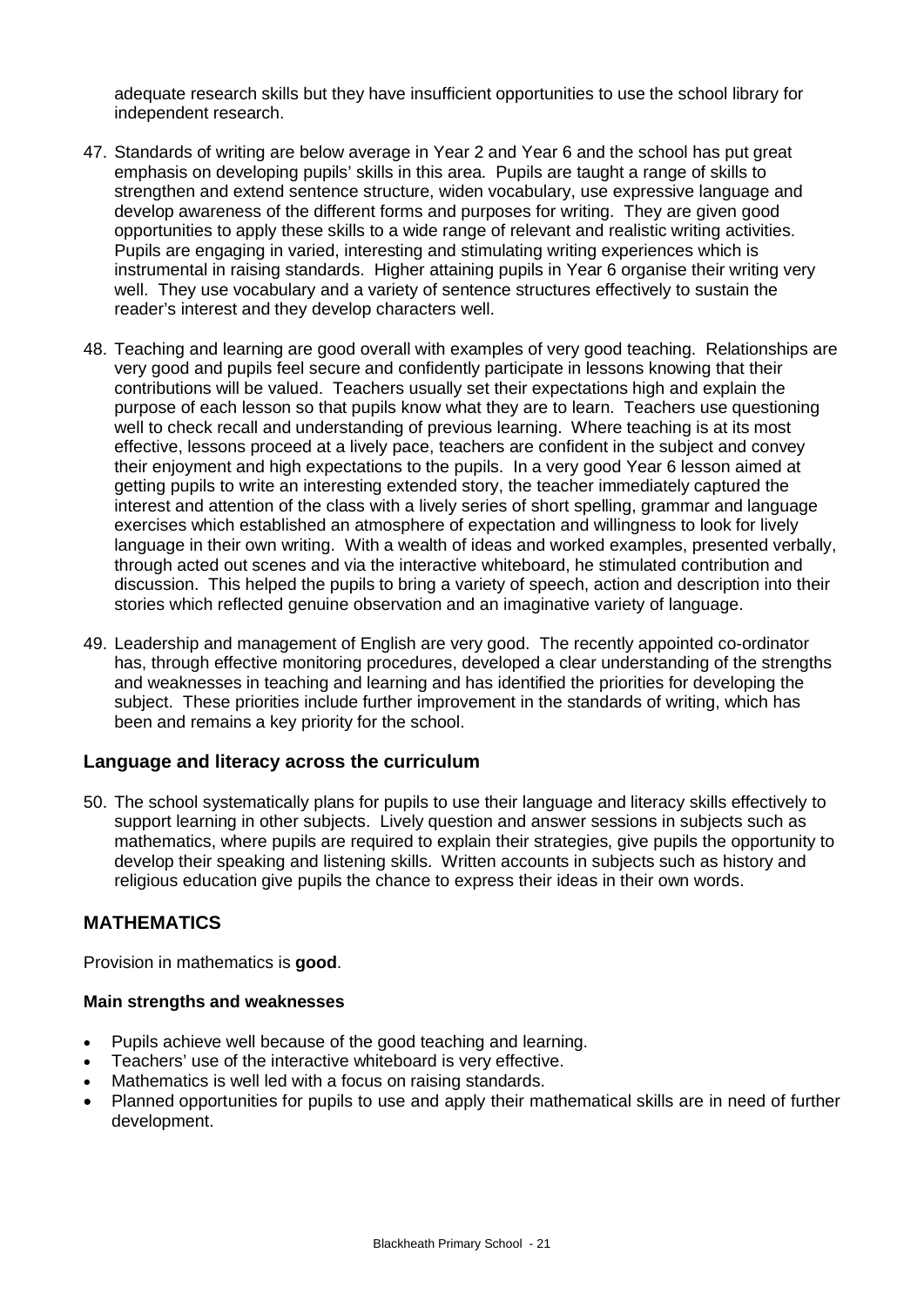## **Commentary**

- 51. Pupils' performance in the national tests in the last four years shows that by the end of Years 2 and 6, attainment is consistently well below the national average. When compared to similar schools over the same period there is a similar picture of generally below average attainment, with a higher than average proportion of pupils with SEN in each year group. For pupils in the current Years 2 and 6, attainment continues to be below average. However, when pupils enter the school, their attainment is low and, as a result of consistently good teaching, they achieve well.
- 52. The quality of teaching and learning overall is good with a significant proportion of very good. The national strategy is used effectively and lessons are planned with clear objectives, which are always shared with pupils. Mental sessions are quick-paced with the effect of making pupils think nimbly and so effectively develop and refine their mental calculation skills. The interactive whiteboard plays an important part in helping teachers to explain, demonstrate and model their objectives by providing images so that pupils fully understand the concepts being covered. Learning support assistants are well-briefed and often effectively lead groups on specific tasks. Pupils are given good opportunities to consolidate and reinforce their learning.
- 53. There is little evidence in pupils' books of challenging opportunities for them to develop their using and applying mathematics skills in everyday situations. At the moment, problem solving is limited to the completion of word problems. The school recognises that there is a need to build on this and ensure that teachers plan to cover all types of problem solving. Pupils are regularly assessed and useful information is collected about their progress although at the moment they are not sufficiently involved in planning their own learning. Personal improvement targets are in place to enable them to raise their achievement.
- 54. The co-ordinator has made a good start to her role and is well supported by senior colleagues. By monitoring lessons and pupils' work, she has a good understanding of the strengths and areas for further development. There has been satisfactory improvement since the last inspection. The National Numeracy Strategy has had a positive effect in making the school's long and medium term planning more consistent. There is a clear focus on what is to be taught and when. Providing staff with training courses has increased their subject knowledge and consequently the quality of teaching and learning is better.

## **Mathematics across the curriculum**

55. Mathematics is used satisfactorily across the curriculum. For example, Year 2 use information and communication technology to locate the co-ordinates where Billy Grub has hidden his food and Year 6 pupils answer mental questions in French and use spreadsheets to convert kilometres to miles.

## **SCIENCE**

Provision in science is **satisfactory**.

## **Main strengths and weaknesses**

- Standards by Year 2 and Year 6 are below average, but are rising steadily and pupils achieve well.
- Teachers provide too few opportunities for investigations.
- The subject leaders are aware of these deficiencies and are planning improvements.

## **Commentary**

56. In national tests, pupils attain below average standards at Year 2 and Year 6. However, considering the low starting points of many of these pupils, this represents good achievement by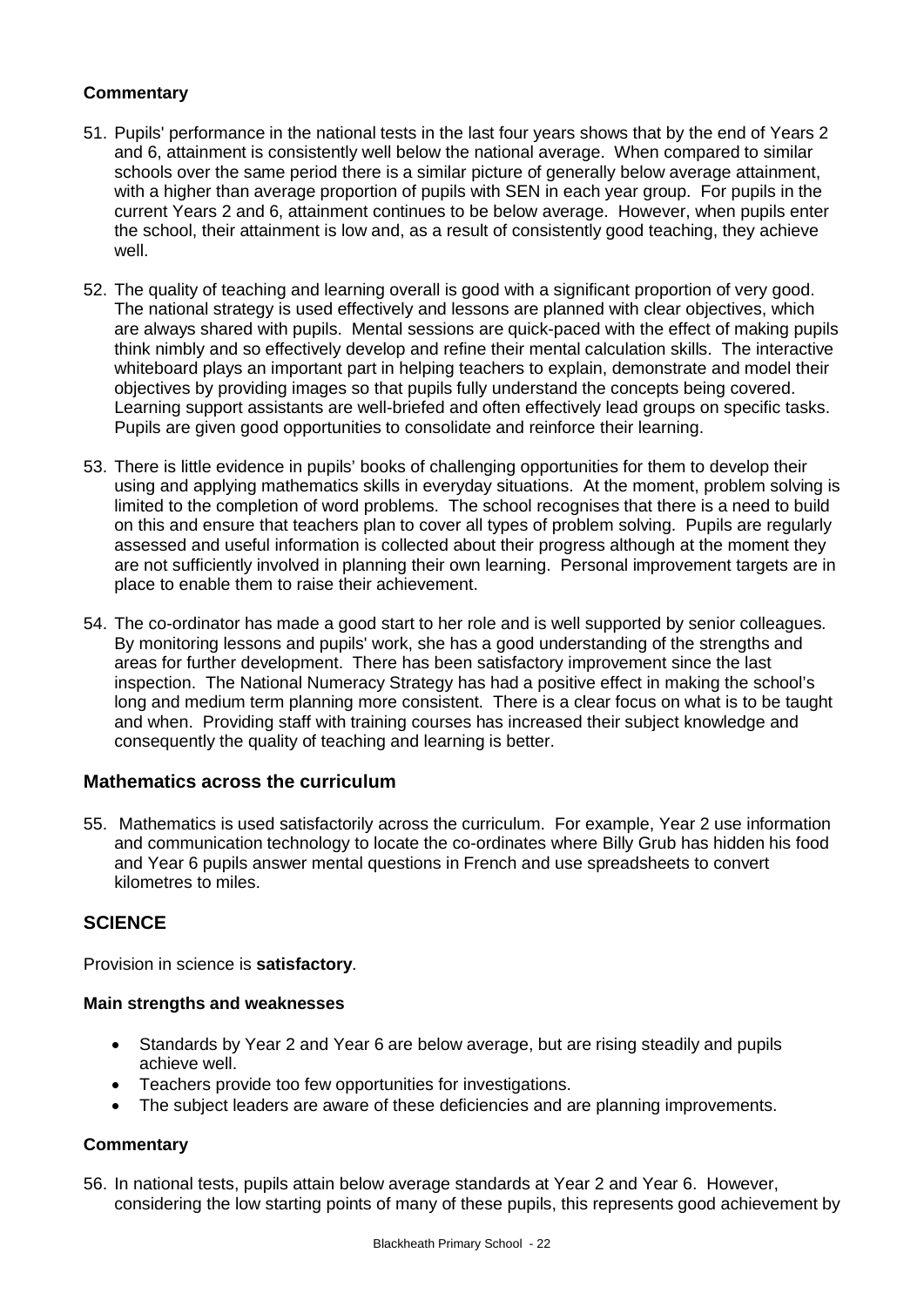most pupils. Standards have risen steadily over the last five years. In national tests in 2004, over 80 per cent of pupils reached the expected level. This was a significant increase since the last inspection.

- 57. In the scrutiny of completed work and in lessons seen, it is evident that pupils have full access to the National Curriculum. Teaching overall is satisfactory. Pupils learn best when actively involved, whether in testing materials in Year 1, or in deciding whether materials are transparent, translucent or opaque, in Year 3. Pupils are encouraged in these lessons to test out their scientific thinking and ideas. Their learning is effective and pupils of all abilities achieve well. They respond well to the challenge, suggest lots of ideas and enjoy their lessons. Their teachers' expectations, both of their behaviour and performance are good, and they learn well.
- 58. However, it is evident that opportunities for pupils to design and carry out their own investigations and develop their scientific thinking are limited in most classes. This area of the curriculum needs to be improved and made more consistent so that these skills are learned progressively, if all pupils are to be given the opportunity to achieve the standards of which they are capable. Most pupils are interested and keen to explore and investigate, but do not have sufficient opportunities to do so.
- 59. The subject leaders, who are active and well informed, are aware of the deficiencies in provision and are planning to bring about improvements. They are aware that there is a need for a major school focus on the provision for investigative science and for the development of subject specific vocabulary in order to improve pupils' scientific thinking skills. This is required in order to bring about the consistency of provision and levels of challenge required, if pupils of all abilities are to achieve their full potential in this subject.

## **INFORMATION AND COMMUNICATION TECHNOLOGY**

Provision in information and communication technology (ICT) is **good**.

## **Main strengths and weaknesses**

- Although pupils in Years 2 and 6 attain standards which are below the national average, this represents good achievement.
- The futuristic computer suite is very well resourced.
- Pupils need more opportunities to use control technology.
- The co-ordinator has made a significant impact since her recent appointment.

- 60. The school recognises that standards in information and communication technology (ICT) are not high enough. This is partly due to the fact that, until the recent move to the new building, the school was poorly resourced and did not have adequate facilities to cover the ICT curriculum, particularly control technology. The school recognises that there is still some way to go in terms of standards reaching national expectations at both Years 2 and 6, particularly when the low starting point is taken into account. Clearly it will take some time for pupils' improving competence to move through the school, although from looking at examples of pupils work around the school, good progress is being made.
- 61. Attainment at the last inspection was judged to be satisfactory, although a direct comparison is difficult due to the differences in the curriculum, the more sophisticated technology available and the overall raised expectations. However, there has been an improvement particularly in terms of the accommodation and resources. The ratio of pupils to computers is in line with the national average. The modern computer suite is very well equipped in terms of hardware, furniture and accommodation. In addition, each of the classrooms has a further computer together with an interactive whiteboard. All these are linked to the Internet.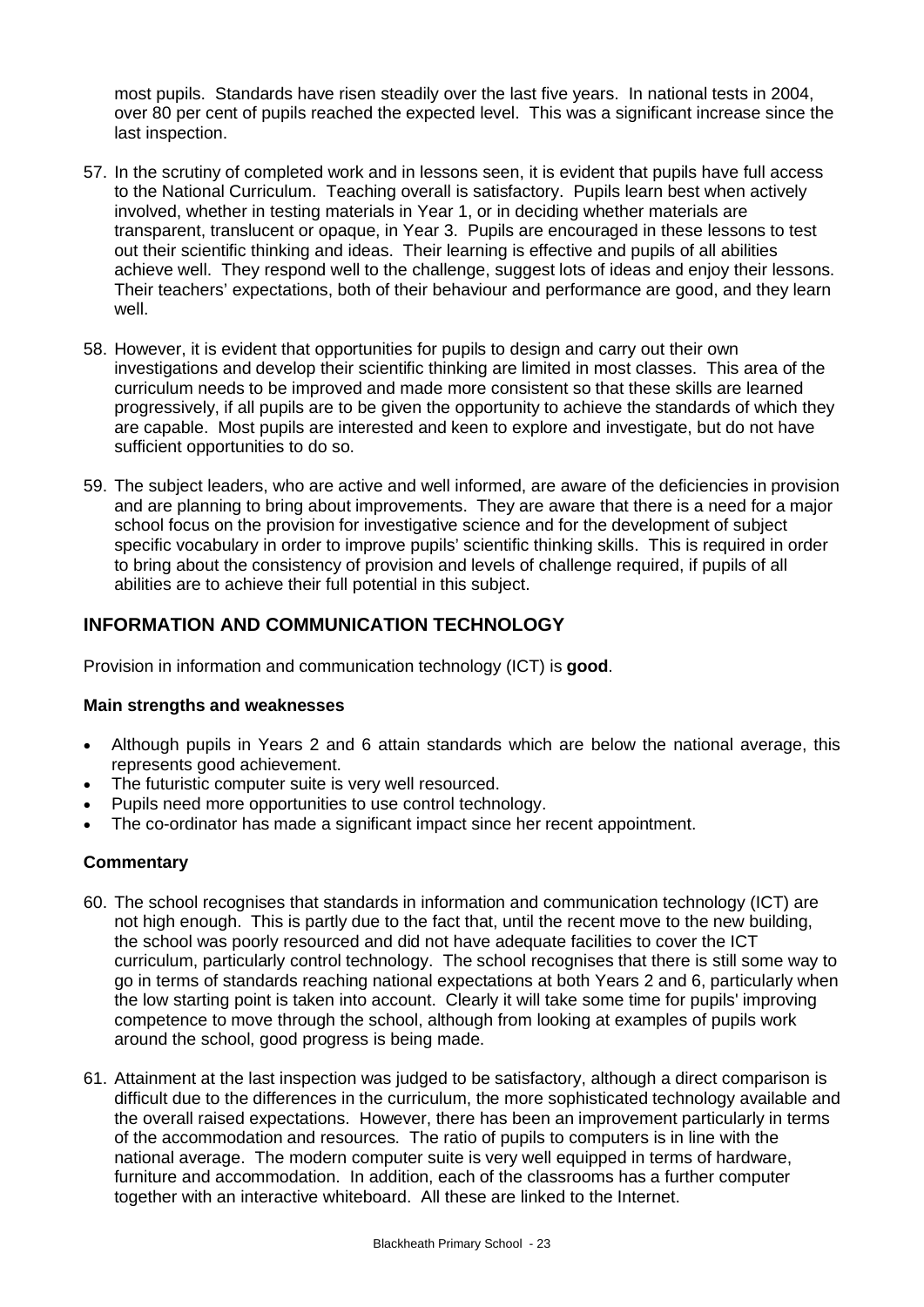62. Insufficient direct teaching was seen to make overall judgements about the quality of teaching. However, in the two lessons seen the quality of teaching and learning was excellent in one lesson and very good in the other. It is clear that pupils enjoy working with computers and are not put off when things go wrong. In the short time she has been in the school, the co-ordinator has made a very positive impact. Her action plan spells out what needs to be done next to further improve. For example, she has identified training for teachers in data logging and control, introduced comprehensive assessment booklets to record pupils' developing skills and audited the school's software resources. There is clearly the potential to quickly raise standards.

## **Information and communication technology across the curriculum**

63. This is a developing area and teachers increasingly include opportunities to use information and communication technology in other subjects in their short term planning. For example, Year 2 pupils use the word processor to write prayers and Year 3 pupils use the Internet to research healthy eating.

## **HUMANITIES**

## **Geography and History**

64. As only a small number of **geography** and **history** lessons were observed, it is not possible to make any detailed judgements about provision or standards of attainment. However, from talking to pupils, looking at their books and displays around the school, it is clear that they enjoy their work and that there are some useful links with English. Good examples were seen in a letter written by a Year 4 pupil to the local council about improving the park and Year 6 role-play of the 'Storming of the Bastille'. Both subjects make a useful contribution to pupils' social and cultural development and also give pupils good first hand experiences, for instance, visits to the Black Country Museum and the Tudor 'Oak House'. Geography and history are co-ordinated well and through effective action planning developments for the future have been identified. These include completion of the transition to thematic planning, making more use of information and communication technology and developing assessment procedures to check the progress and development of pupils' skills.

## **Religious Education (RE)**

Provision in religious education is **good**.

## **Main strengths and weaknesses**

- Standards are above average throughout the school.
- Very good links are made with other subjects.
- Religious education contributes very successfully to pupils' personal development.

- 65. Throughout the school, standards exceed those expected in the locally agreed syllabus. Pupils achieve very well, particularly in their understanding of Christianity and a range of other world religions. They do this because of the
	- good quality teaching in the subject, which results in pupils learning well;
	- interest and involvement of the staff, who make the subject interesting for the pupils;
	- quality and range of visits made, such as to local churches and temples;
	- interesting visitors, who talk to the pupils about their experiences.
- 66. Teachers plan very good links with other subjects to enhance pupils' knowledge and understanding in R.E. For example, Year 2 pupils use their design and technology skills to make a menorah when studying Jewish customs. They write instructions describing the design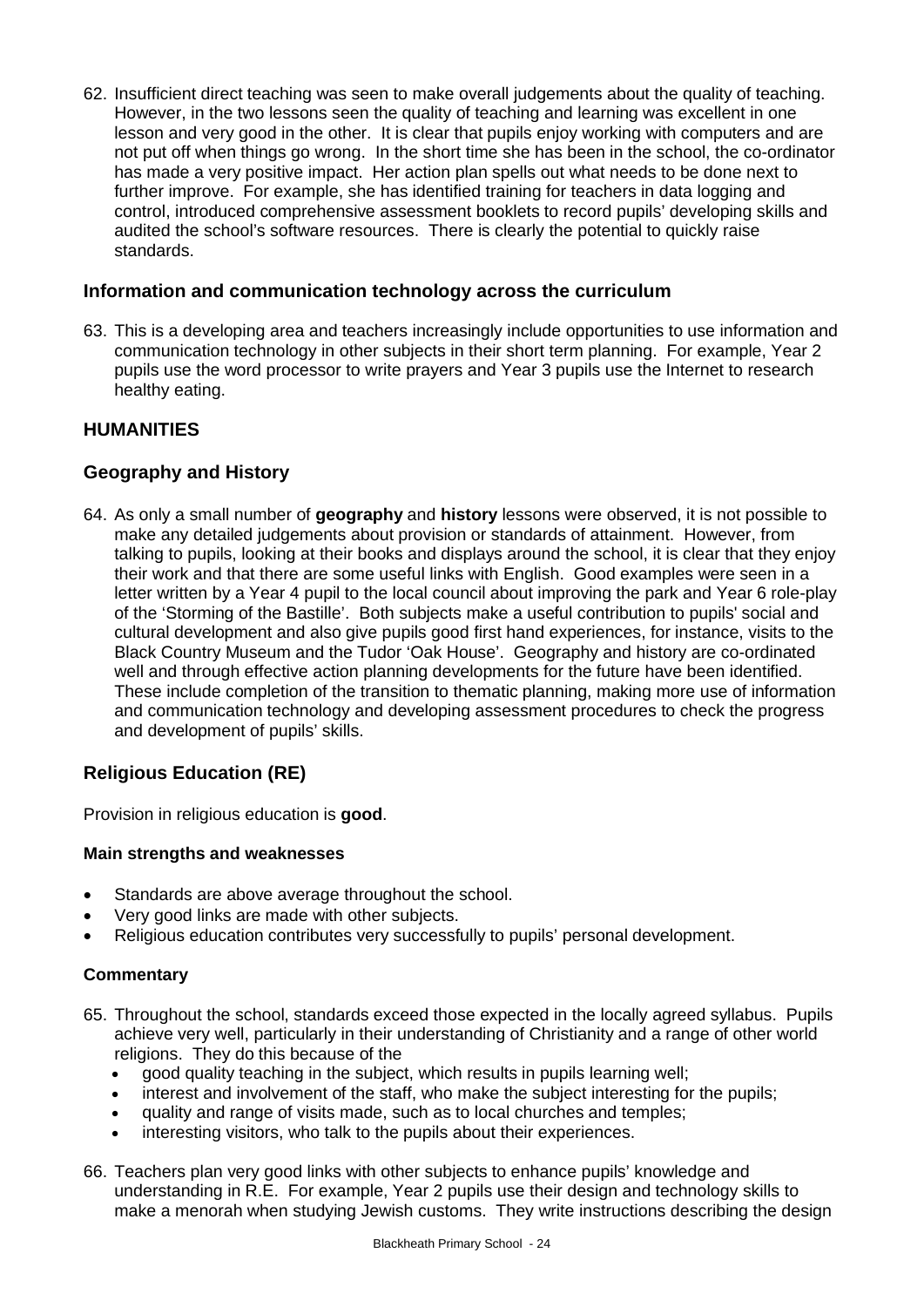and making process, using skills learned in literacy lessons. Older pupils write newspaper reports about Florence Nightingale and biographical accounts of Lord Shaftesbury, whom they have studied in R.E. topics. This successfully extends their writing skills. Year 6 skim and scan articles, such as 'The Street Child', searching for information. They use their artistic skills to produce a cartoon style strip about the life of Joan of Arc.

67. Religious education contributes very successfully to pupils' personal development. Themes are closely linked to topics in personal, social, health and citizenship education (PSHCE). This greatly enhances pupils' knowledge and understanding of the world around them. They learn to respect and value other peoples' feelings and beliefs. This contributes greatly to their spiritual, moral, social and cultural development.

## **CREATIVE, AESTHETIC, PRACTICAL AND PHYSICAL SUBJECTS**

## **Art and design and design and technology**

- 68. Neither subject was a focus for the inspection. Only one design and technology lesson was observed, so it is not possible to make an overall judgement about provision. However, from the scrutiny of work and displays and talking to pupils, it is clear that they enjoy both subjects. There are clear policy statements and schemes of work for each subject. Teachers use guidelines from published schemes to ensure a progression of skills across the school. Both subjects are satisfactorily led and managed. The co-ordinators are knowledgeable and keen to raise the status of their subjects. Good quality displays using skills learned in both subjects enhance the environment around school.
- 69. Displays included:
	- "Our Art Gallery" in which Year 6 pupils experiment with different brush strokes and mixes of colours to give their paintings atmosphere;
	- a series of models of Victorian Fairground rides;
	- displays of work recording educational visits such as the one to the Black Country Museum. These displays successfully show how artwork and design and make projects link successfully with the school's thematic approach to the curriculum. They also demonstrate how pupils' skills develop as they move through the school.

## **Music**

70. Judgements were not made on provision, standards or teaching and learning, because too few lessons were seen. However, music plays a prominent part in the life of the school. Pupils enjoy music and know a wide variety of songs. They sing tunefully and with good diction. The school uses the expertise of a visiting specialist teacher to work with each year group in rotation throughout the year. This enhances provision and encourages both pupils and staff to enjoy music lessons. All requirements of the National Curriculum are met successfully. Currently, work is planned using a published scheme as a base. However, the school is developing a thematic curriculum, where music will be closely linked to other subjects through topics. There is a good range of musical resources, including multi-cultural instruments and world music recordings. The subject leader organises a choir, which is very well supported and there are opportunities for pupils to receive peripatetic violin lessons. Pupils from these groups are encouraged to perform in assemblies and concerts, and also at local music festivals.

## **Physical education**

71. No lessons were observed so it is not possible to comment on standards, except in swimming. There is very good provision in Years 2 and 5, and the result is that the vast majority of pupils learn to swim 25 metres unaided by the time they leave the school. It is evident that teachers plan their physical education lessons very carefully, often involving work from other subjects. All requirements of the National Curriculum are met. Teachers ensure that there is full compliance with health and safety considerations and that pupils learn effectively about the benefits to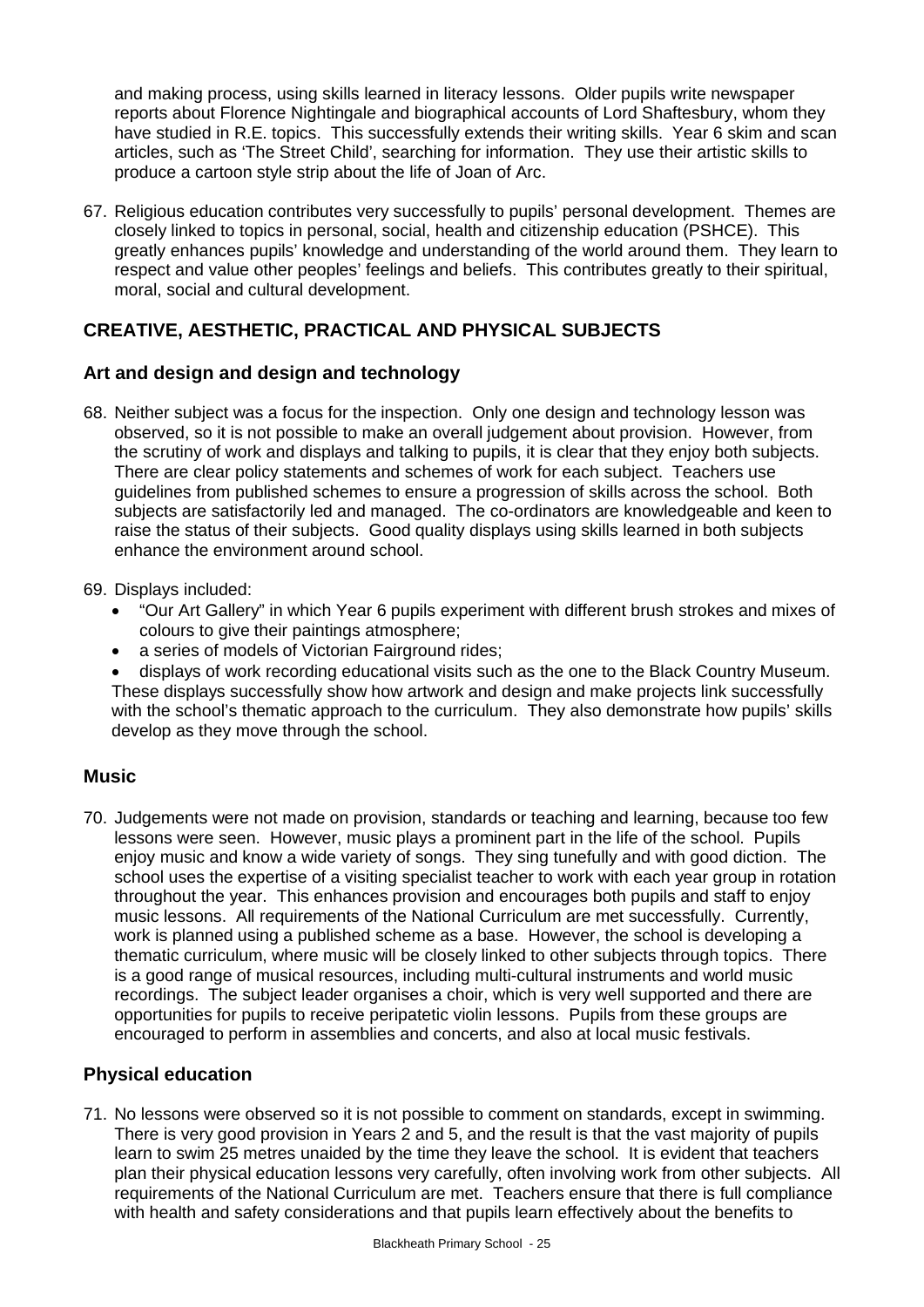health of regular exercise. Pupils say that they enjoy their lessons and are very enthusiastic about all physical activity. The school considers that it is very important that pupils take plenty of exercise. The school provides an increasing number of extra curricular opportunities for pupils to pursue their interests and develop their talents and to make use of the excellent facilities that the new school premises provide.

## **PERSONAL, SOCIAL AND HEALTH EDUCATION AND CITIZENSHIP**

## **Personal, social and health education and citizenship (PSHCE)**

72. The school has a strong, well-planned Personal, Social and Health Education programme supported by a variety of visits and visitors. Close links with other subjects such as religious education enhance the provision in this area. Lessons are planned to include discussion times, which helps develop pupils' awareness of the feelings and needs of others. The very good ethos of the school helps pupils to become mature and responsible and show respect for others. Pupils understand the need to consider others within a community, and they learn to be good citizens. Through the school council, pupils have opportunities to make suggestions to improve their school. This forum works well in providing opportunities for pupils to develop an awareness of how democracy works as well as showing them that they have a role to play in their own communities.